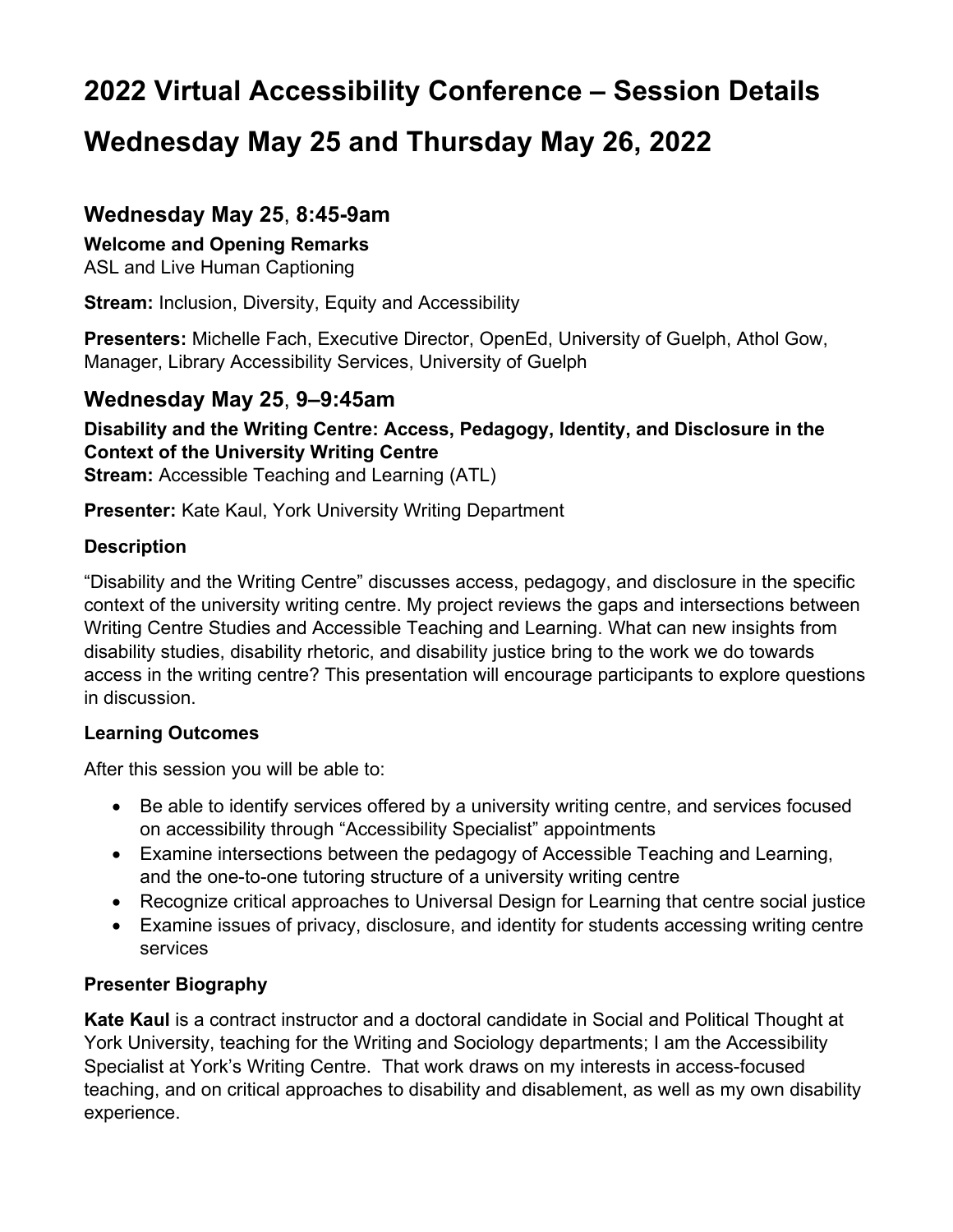### **Wednesday May 25, 9-9:45am**

#### **It's Time to Address Ableism in Academics: A Scoping Review of the Experiences and Impact of Ableism Among Faculty and Staff** ASL

**Stream:** Conference Theme: Inclusion, Diversity, Equity and Accessibility (IDEA11y)

**Presenters:** Sally Lindsay, Holland Bloorview Kids Rehabilitation Hospital & University of Toronto and Kristina Fuentes-Aiello, Holland Bloorview Kids Rehabilitation Hospital

#### **Description**

This presentation will share results from a recent systematic review examining the experiences and impact of ableism in academia among faculty and staff. Attendees will actively engage in a discussion about the findings in our review. We will highlight our findings showing how faculty and staff choose to disclose their disability and request accommodations, and navigate the persistent negative attitudes towards them. We will share the impact of ableism on physical and mental health, and career development. We will also highlight some coping mechanisms to address academic ableism.

#### **Learning Outcomes**

After this session you will be able to:

- To understand the ableism experiences of ableism among faculty and staff
- To understand the impact of academic ableism on health and well-being and career development
- To identify coping strategies for addressing academic ableism

#### **Presenter Biographies**

**Sally Lindsay** is a Senior Scientist in the Bloorview Research Institute at Holland Bloorview Kids Rehabilitation Hospital and Associate Professor in the Department of Occupational Science & Occupational Therapy, University of Toronto. Her research focuses on the social inclusion of youth and young adults with disabilities.

**Kristina Fuentes-Aiello** is a Postdoctoral fellow in the Bloorview Research Institute, Holland Bloorview Kids Rehabilitation Hospital. She received her PhD in Sociology from the London School of Economics and Political Science. Her research interests lie in workplace and labour market issues.

## **Wednesday May 25, 9-9:45am**

**Video Description: A DIY Primer Stream:** Access Technology (AT)

**Presenters:** Charles Silverman, Toronto Metropolitan University and Rob Harvie, Inclusive Media & Design Inc.

### **Description**

This presentation will explore the importance of providing access to described video.

You will be invited to engage and ask questions throughout the session.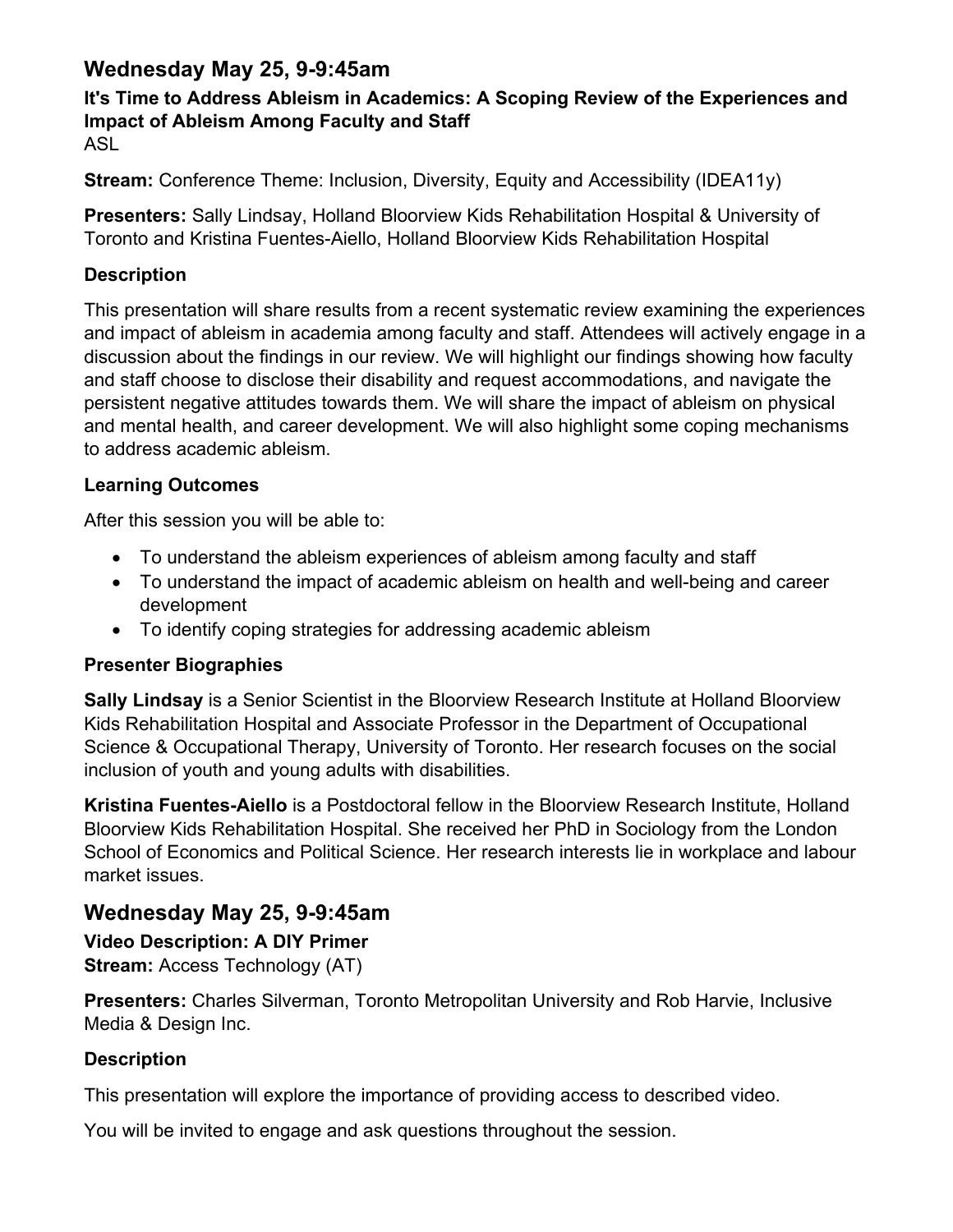#### **Learning Outcomes**

After this session you will be able to:

- Explore what makes for good description
- Examine the advantages and disadvantages of live voice vs synthetic speech
- Learn about tools for creating described video
- Understand what's involved in producing a Described Video
- Steps involved in posting a described video on YouTube

#### **Presenter Biographies**

**Charles Silverman's** interests include barrier-free design, assistive technologies, Universal Design, Inclusive Design, as defined by the Inclusive Design Research Centre, and related practices, policies, standards, and legislation. He's been in the accessibility field for 30 plus years. Charles has been teaching at Ryerson's School of Disability Studies since the early 2000s. Previously, he worked for CAST, where UDL got its start.

He is currently the lead designer for Inclusive Media and Design's CapScribe captioning and description project.

Charles has a severe to profound hearing loss, and is a fan of human-generated captioning and smarter hearing devices.

**Rob Harvie** brings a rich background in IT and accessibility solutions. While working at the University of Toronto over a few decades, he spent a large chunk of his time in research work with the Adaptive Technology Resource Centre on various federally-funded media accessibility research initiatives.

He directed Information Technology Services for the Faculty of Information, and taught humancomputer interaction and emerging technologies – including augmented reality and multisensory interfaces at the Institute for Communications, Culture and IT, the McLuhan Program in Culture and Technology, and Continuing Studies.

Rob continues his lecturing on inclusive design at various Canadian colleges and universities, serves on digital accessibility working and advisory groups, and is founding director of Inclusive Media and Design, a Toronto-based boutique consultancy

### **Wednesday May 25, 10-10:45am**

**Giving Voice: Insights and Perspectives of Post-Secondary Autistic Students and Faculty**

**Stream:** Accessible teaching and Learning (ATL)

**Presenters:** Janice Fennell and Janice Galloway, Sheridan College

#### **Description**

Research from the recently completed research study, "Insights and Strategies to Support Students with Autism Spectrum Disorder in Postsecondary Contexts: A Canadian Perspective" will be shared. This session will highlight the reported needs and experiences of students with ASD while exploring perspectives of teaching faculty and culminate in small group discussions, led by the facilitators, to highlight tools, tips and resources to support faculty, students and staff.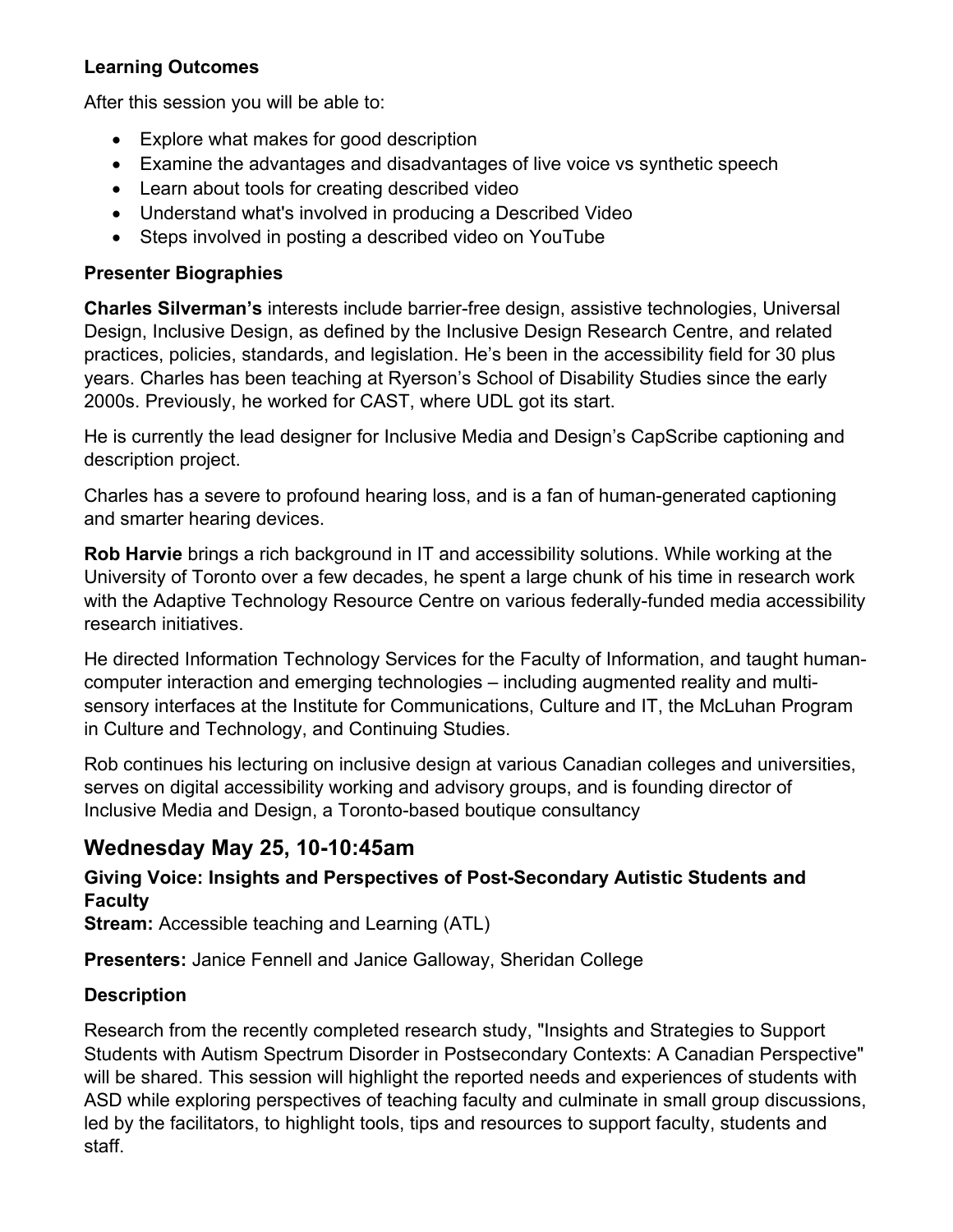#### **Learning Outcomes**

After this session you will be able to:

- Attendees will be able to identify barriers and needs of students with ASD in the learning environment
- Critically examine their assumptions about students with ASD and apply strategies to support students with ASD in the teaching and learning environment
- Proactively implement inclusive teaching practices to support learners with ASD

#### **Presenter Biographies**

**Janice Fennell** is the Manager, Accessible Learning at Sheridan College and has over 15 years' experience working with individuals with disabilities in community organizations and various educational contexts. Janice has a M.A. in Critical Disability Studies and a PhD. in Education from York University. Janice is currently a member of the Accessibility for Ontarians with Disabilities Act (AODA) - Postsecondary Education Standards Development Committee and Sheridan Advisory Council. Janice also serves on the Colleges Committee on Disability Issues (CCDI). Janice's lifelong passion is to disseminate knowledge to assist individuals with disabilities to be included in their learning communities.

**Janice Galloway** is a Learning Strategist with Accessible Learning at Sheridan College. Janice has over 13 years' experience working with students with disabilities in various educational contexts. Janice holds a Bachelor of Arts (Honours) degree and Bachelor of Education from Nipissing University. Janice has delivered training, workshops and presentations on Autism Spectrum Disorder to multiple audiences. Janice co-facilitates a social group for students with ASD and is a trained UCLA PEERS leader. Janice is a member of the Learning Specialists Association of Canada (LSAC) and completed the Applied Learning Disability Studies Certificate. Janice has conducted research and collaborated on publications.

## **Wednesday May 25, 10-10:45am**

**Mobile Accessibility: Testing Mobile Sites and Native Apps for Accessibility Stream:** Web Accessibility (WA)

**Presenter:** Gian Wild, AccessibilityOz

### **Description**

When developing WCAG2, the Working Group did not envision the current world where mobile is almost ubiquitous. For example, WCAG2 requires that all content be accessible to the keyboard interface, but it does not require that all content be accessible to a touchscreen user. WCAG2.1 does include some mobile accessibility requirements; but many think it doesn't go far enough. Enter the Mobile Site Testing Guidelines: developed by a bipartisan group of accessibility companies. These guidelines are meant to be used with WCAG2 (and WCAG2.1) to ensure that sites are accessible to people with disabilities using mobile and tablet devices.

#### **Learning Outcomes**

After this session you will be able to:

- Learn about mobile testing concepts and methods.
- Get hands-on experience in using the new test process.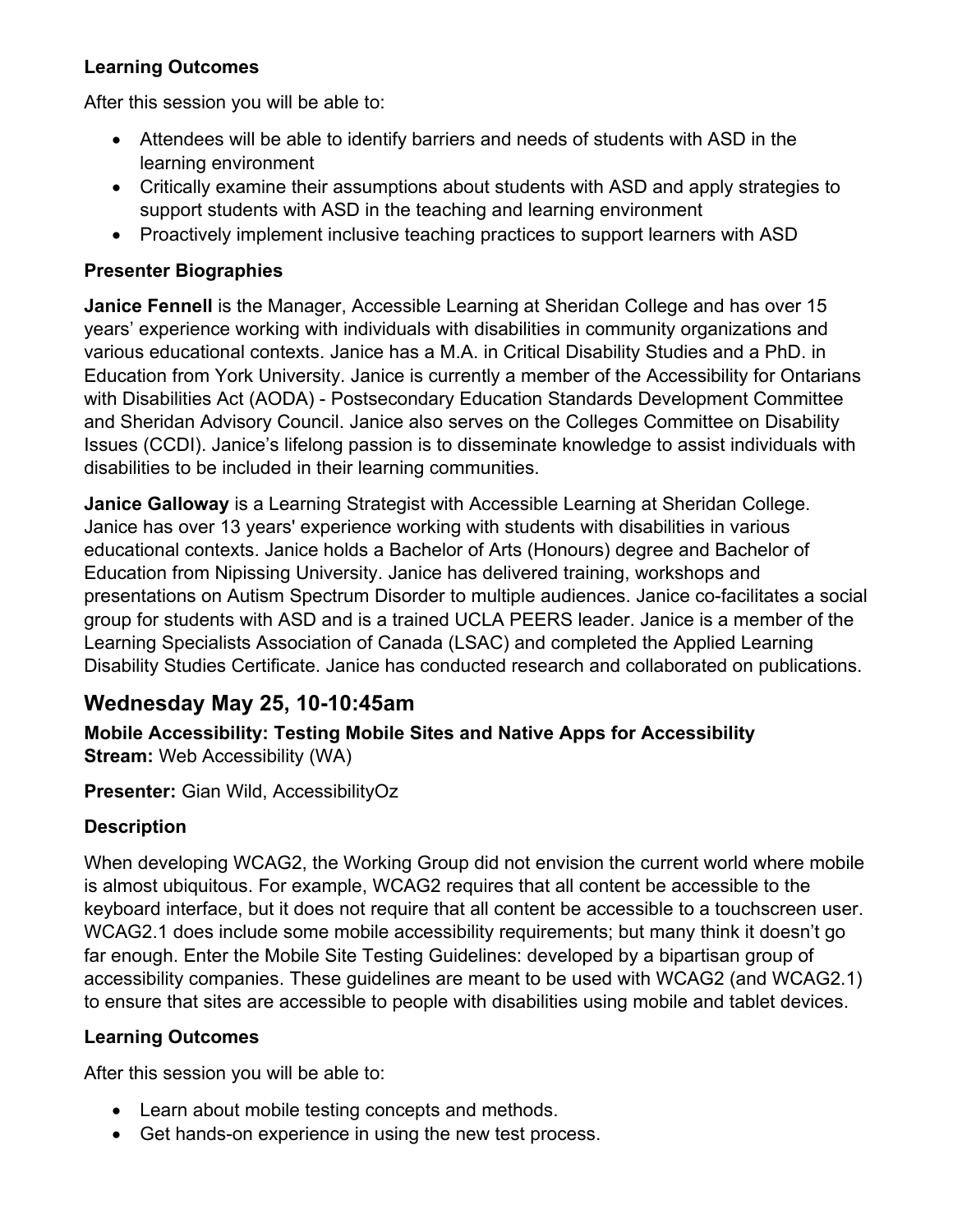• Learn how to apply testing methods in practice for different platforms and different situations.

#### **Presenter Biography**

**Gian Wild** is the CEO and Founder of AccessibilityOz, established in Australia in 2011 and the U.S in 2015. Gian has worked in the accessibility industry since 1998. She spent six years contributing to the international set of web accessibility guidelines used around the world. A 2017 Australian of the Year award nominee, Gian splits her time between Australia the U.S. A regular speaker at conferences around the world, in 2015 she presented to the United Nations on the importance of web accessibility at the Conference of State Parties to the Convention on the Rights of Persons with Disabilities.

Twitter: https://twitter.com/accessibilityoz

LinkedIn: https://www.linkedin.com/in/gianwild/

### **Wednesday May 25**, **10-10:45am**

## **Four Frameworks, One Goal: Examining Frameworks to Guide Inclusive Post-Secondary Education**

ASL

**Stream:** Conference Theme: Inclusion, Diversity, Equity and Accessibility (IDEA11y)

**Presenters:** Christine Zaza and Melissa Potwarka, University of Waterloo

#### **Description**

In addition to Universal Design for Learning, three other frameworks foster inclusion in the postsecondary setting: Universal Instructional Design, Universal Design for Instruction, and the Inclusive Design Framework. In this unconference session we invite participants to engage in interactive activities as we explore how these frameworks intersect, diverge, promote EDI, and align with ADOA legislation. Participants will leave with resources to help them navigate and apply these frameworks.

#### **Learning Outcomes**

After this session you will be able to:

- Compare and contrast four frameworks that promote inclusion in higher education
- Describe how these frameworks align with accessibility and human rights legislation
- Identify barriers to implementation and how can we overcome these barriers
- Discuss the merits of adopting one framework versus synthesizing underlying principles from all frameworks

### **Presenter Biographies**

**Christine Zaza** is an Online Learning Consultant with the Centre for Extended Learning, University of Waterloo. She is also an Adjunct Lecturer in the Faculty of Health, where she developed an undergraduate course on Mental Health Literacy. Her main areas of interest are accessibility, inclusive instruction, mental health and well-being.

**Melissa Potwarka** is Health Promotion & Evaluation Specialist with Campus Wellness and PhD student in the School of Public Health Science at University of Waterloo. Melissa's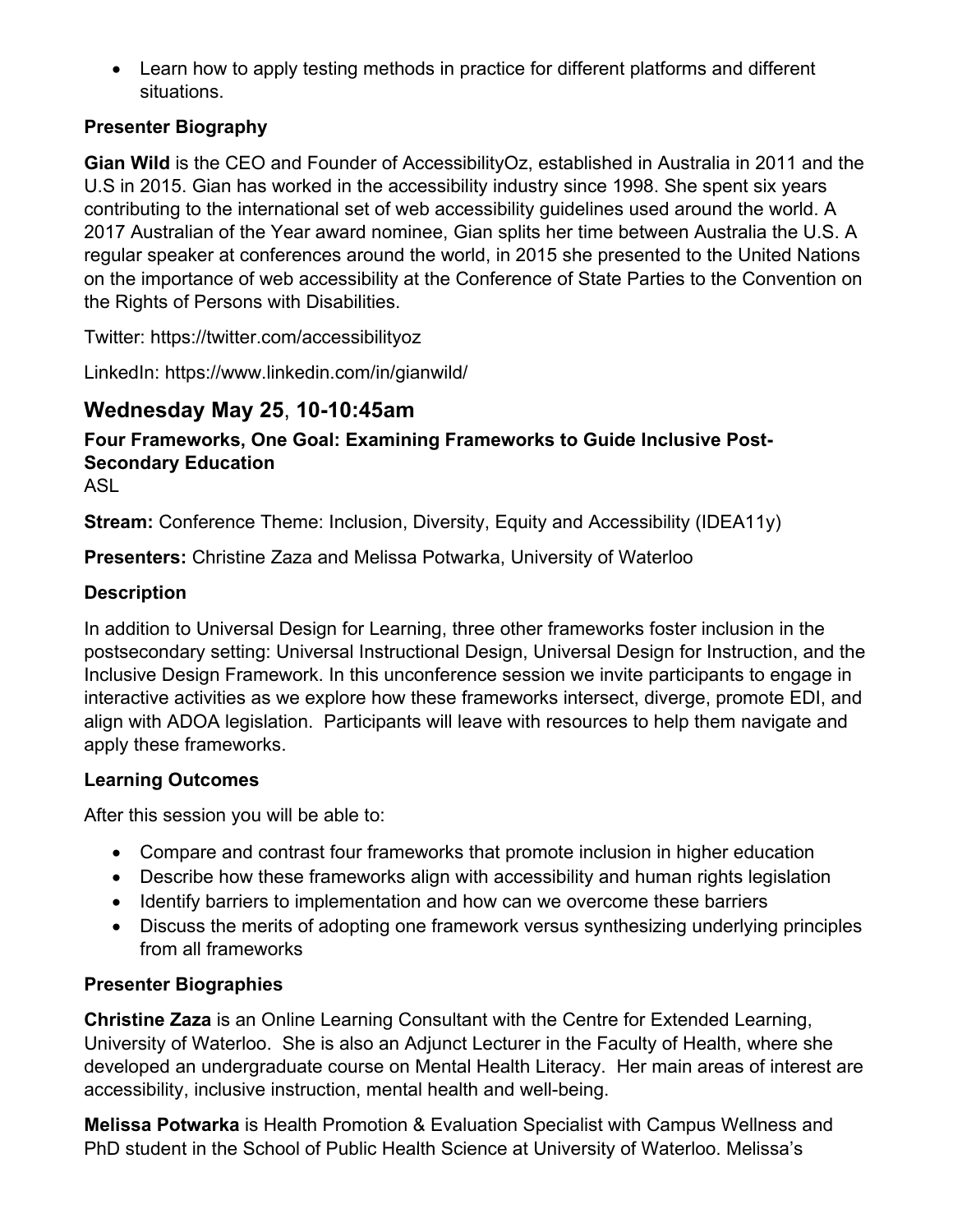professional experience and research interests intersect within the Health Promoting Universities & Colleges movement. Broadly, she is interested in whole systems approaches to addressing wellbeing in the learning environment through multistakeholder collaboration and partnership.

## **Wednesday May 25**, **11-11:45am**

### **Advice for Institutionalizing UDL**

**Stream:** Conference Theme: Inclusion, Diversity, Equity and Accessibility (IDEA11y)

**Presenters:** Rachel Courts and Ofure Okojie, Higher Education Quality Council of Ontario (HEQCO)

### **Description**

HEQCO recommends UDL be embraced across Ontario colleges and universities. But how do we scale up UDL across institutions? And how do we do that in a way that incorporates principles of equity, diversity, inclusion and decolonization? In November 2021, HEQCO began engaging the sector to help answer these questions. Our presentation will share insights about defining UDL, approaches to institutionalizing UDL and evaluating progress towards institutionalization. We'll invite the audience to share their insights as well.

#### **Learning Outcomes**

After this session you will be able to:

- Examine their own perceptions of UDL
- Consider whether there are gaps (such as those related to anti-racism / EDID) in their perceptions of UDL
- Consider / identify opportunities to facilitate institutionalization of UDL principles at their own institutions
- Consider / identify opportunities to evaluate or improve existing evaluations of progress with UDL implementation

#### **Presenter Biographies**

**Rachel Courts** is a researcher at the Higher Education Quality Council of Ontario (HEQCO) where she works on research projects focused on improving access, quality and sustainability in Ontario's postsecondary education system.

Prior to joining HEQCO, Rachel worked as a research assistant on projects related to access, student experience and university pedagogy. Her research interests also include equity in education and student well-being at both the secondary and post-secondary level.

Rachel holds a master of educational leadership and policy from the Ontario Institute for Studies in Education at the University of Toronto.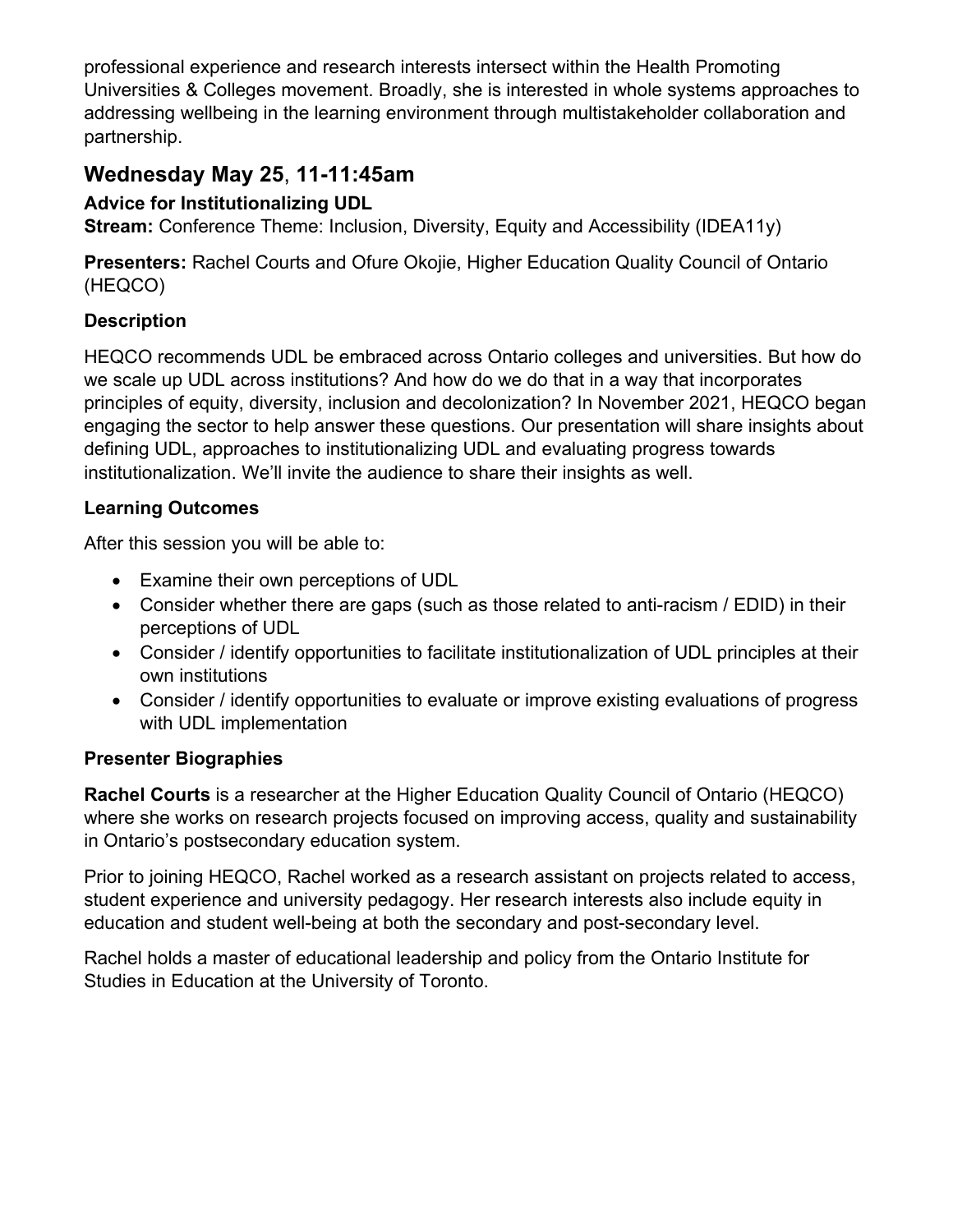**Ofure Okojie** is a research intern at the Higher Educational Quality Council of Ontario (HEQCO).

Ofure is currently working on projects centered on access and accessibility, work-integrated learning, and social mobility.

Ofure holds a bachelor of arts from the University of Toronto in Sociology.

### **Wednesday May 25, 11-11:45am**

**Scaling and Embedding Accessibility in Product Development** ASL

**Stream:** Web Accessibility (WA)

**Presenter:** Niki Ramesh, CBC

### **Description**

Building a sustainable process around accessibility is important to take your organization from a group of champions to a mature organization that actively prioritizes digital accessibility. Welcome to the hard part! Today's talk will walk attendees through how to embed accessibility at 5 stages of product development - Research, Defining functionality, Design, Development and Testing. At each stage, we'll walk through artifacts such as accessibility requirements, style guides and automated tests, to help your product teams include accessibility with little additional effort. The session will provide attendees with tactical steps they can take to make sure accessibility is considered and prioritized by Agile teams.

#### **Learning Outcomes**

After this session you will be able to:

- Understand holistically how accessibility fits into digital product development
- Breakdown how to build a process around accessibility from research through to testing
- Identify different ways accessibility can embedded into your products

#### **Presenter Biography**

Niki Ramesh leads digital accessibility for the Canadian Broadcasting Corporation (CBC). She and her team are passionate about providing equitable digital experiences for everyone living in Canada. She enjoys working with research and product development teams to experiment with accessibility features and embed accessibility into the development cycle. She's also a cofounder of Access to Success, supporting MBA students with disabilities and accessibility startups in North America.

LinkedIn: https://ca.linkedin.com/in/nikitharamesh

### **Wednesday May 25**, **11-11:45am**

**Building the Course Syllabus into a Cornerstone of Accessible Teaching Stream:** Accessible teaching and Learning (ATL)

**Presenters:** Michelle Schwartz and Adam Chaboryk, Toronto Metropolitan University

#### **Description**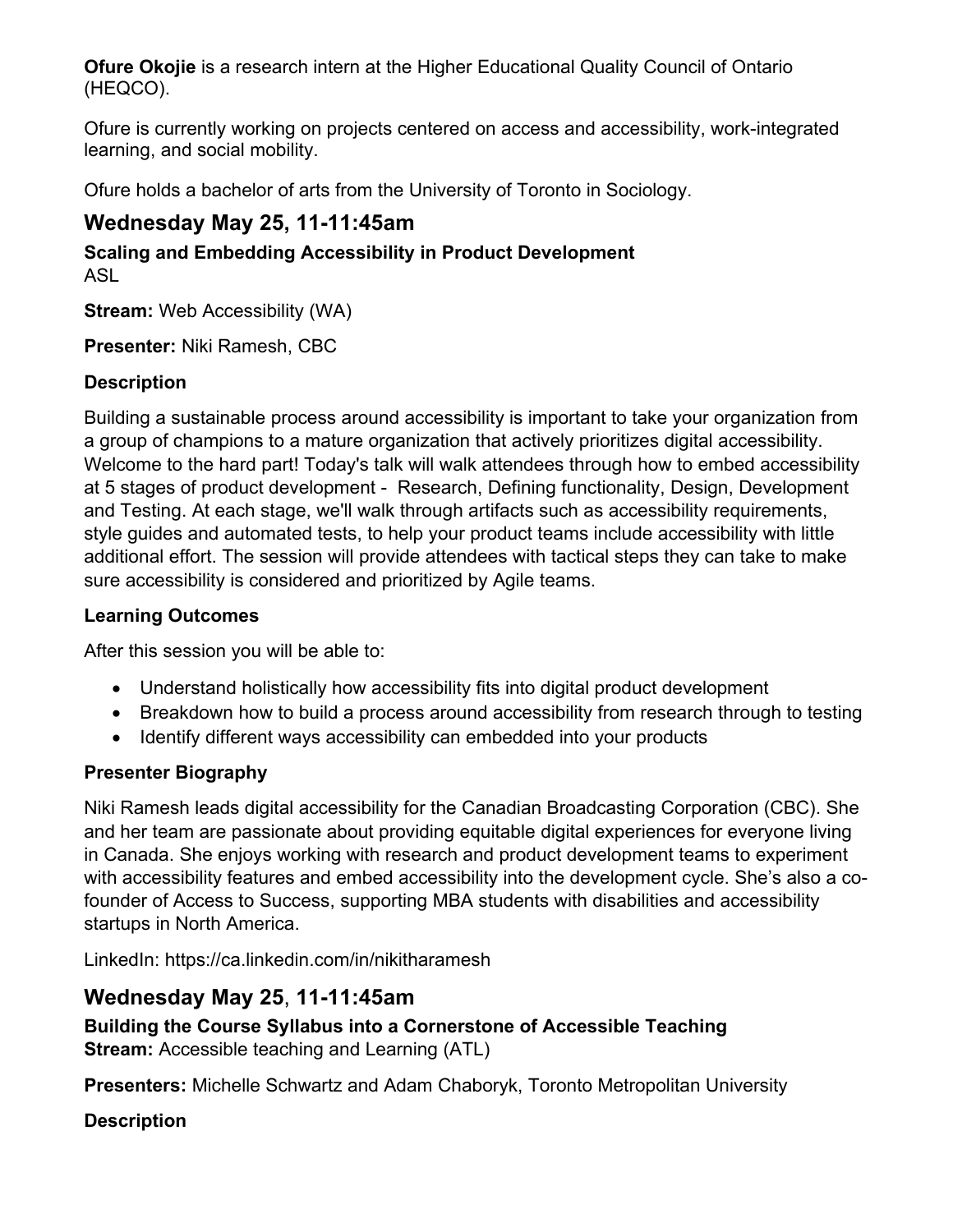By the end of this presentation, delegates will have an appreciation of how UDL principles can be integrated into syllabi to form the cornerstone of an inclusive learning experience. Delegates will take away an easily adaptable accessible syllabus (in Google Doc and Word format) along with a customizable website template to provide an interactive accompanying guide to meet the needs of their institution.

#### **Learning Outcomes**

After this session you will be able to:

- Examine how the course syllabus functions as the starting point for integrating UDL into teaching
- Appreciate how UDL principles can be easily integrated into course syllabi through the application of an customizable template.
- Discuss how accessible syllabi are supported at other institutions
- Adapt an accessible syllabus template to meet their own needs

#### **Presenter Biographies**

**Michelle Schwartz** is an Educational Developer in the Teaching Development unit of the Centre for Excellence in Learning and Teaching at XU (Ryerson University). Her primary responsibilities include providing support for inclusive education, including universal design for learning (UDL), open access education and open pedagogy, and inclusive and accessible learning spaces.

Website: https://lackingauthoritycontrol.com/

Twitter: MichelinaNeri

LinkedIn: https://www.linkedin.com/in/michelleschwartz/

**Adam Chaboryk** is a digital accessibility specialist and web developer with a passion for building inclusive experiences. Adam is an IT Accessibility Specialist at XU (Ryerson University), where he enables the community with the resources and guidance to create a more inclusive digital environment for all learners, faculty, staff and the general public. Adam also leads the development of Sa11y, an open source accessibility checker designed for content authors.

Website: https://chaboryk.xyz/

### **Wednesday May 25**, **1-1:45pm**

**Creating Sustainable Accessible Interfaces Stream:** Web Accessibility (WA)

**Presenter:** Talyah Aviran, UXAccess

#### **Description**

Your product is amazing, you are very proud of it but, when trying to sell it, you are asked by vendors to make it accessible. What? How? When? Where do I start? What is it going to entail? How long will that take? Who should be involved? How is it going to be integrated in our current product development procedures? Don't panic. It is doable. I am here to share my experience. I will introduce you to tools, methods and resources to accomplish web accessibility by design.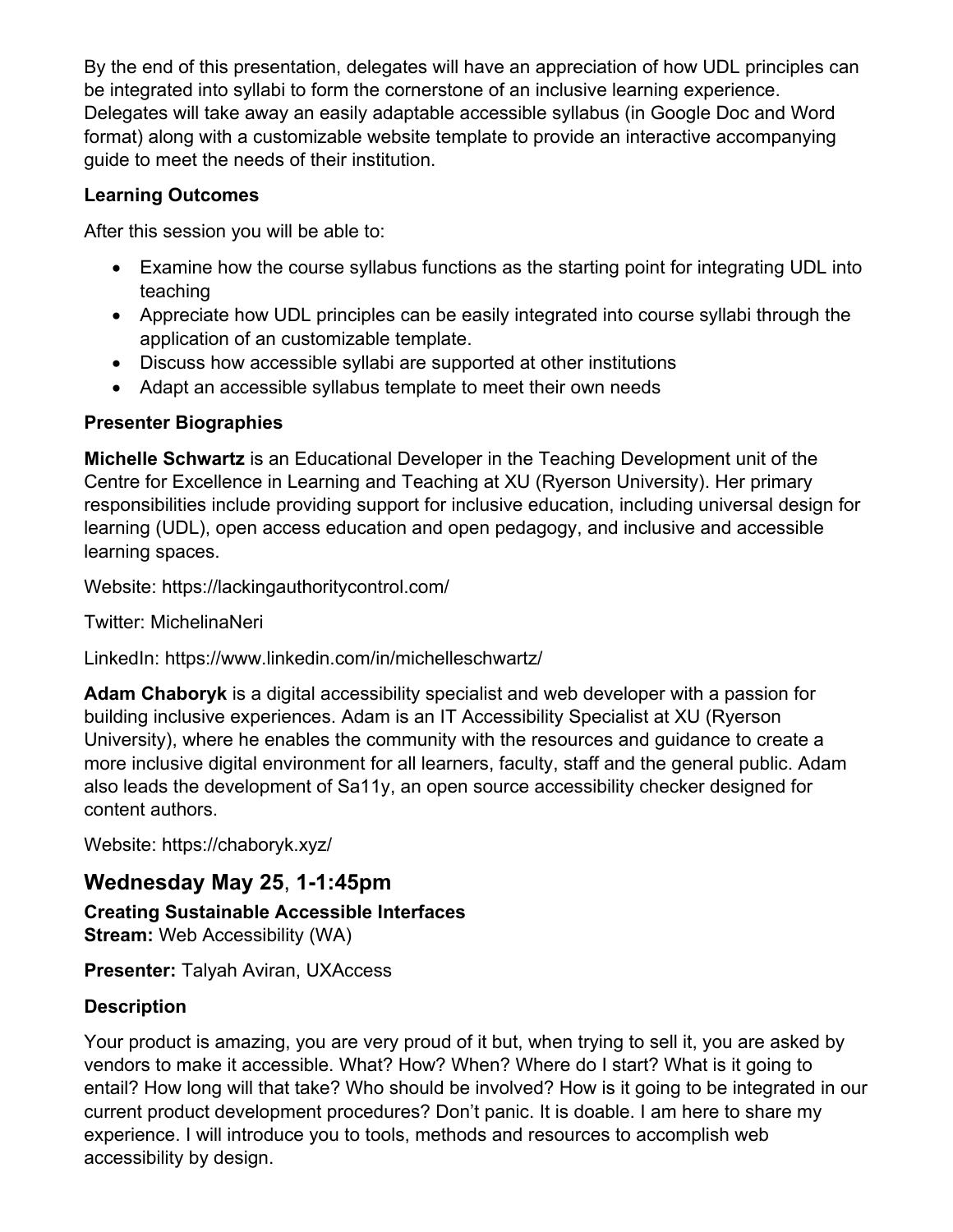#### **Learning Outcomes**

After this session you will be able to:

- Learn what is an inclusive design system
- Learn how to annotate for accessibility
- Learn what makes widgets accessible
- Learn about existing tools for designers, developers, QA
- Learn how to include people with disabilities

#### **Presenter Biography**

**Talyah Aviran** believes that digital accessibility has more impact on an organization as well as on the organization's products when it is introduced at the very beginning of the product lifecycle, shifting the process of product building to the left and creating a new culture of inclusion. From her experience, when you start the process of embedding web accessibility from the design phase, you create a unified language, and understanding between all professionals. Adding people with disabilities to the process, enforces the importance and the impact the end product will make on the users' lives. Talyah utilizes existing design and development tools, to assist the teams in embedding web accessibility into their day-to-day practices.

Twitter: @TalyahAviran

LinkedIn: https://www.linkedin.com/in/talyahaviran/

### **Wednesday May 25, 1-1:45pm**

#### **Making an Accessible WordPress Site and Keeping it Accessible** ASL

**Stream:** Web Accessibility (WA)

**Presenter:** Sandy Feldman

#### **Description**

This presentation will teach users how to make an accessible WordPress site and will cover the following material:

- Finding an Accessibility Ready WordPress theme
- Keeping it accessible by
- Using headings to structure content
- Writing link text that makes sense out of context
- Writing custom "read more" links
- Making sure colours have good contrast
- Using more than just colour to show things
- Testing for keyboard access to everything
- Adding alternative text to images

Attendees will have a chance to ask questions.

#### **Learning Outcomes**

• How to find an Accessibility Ready theme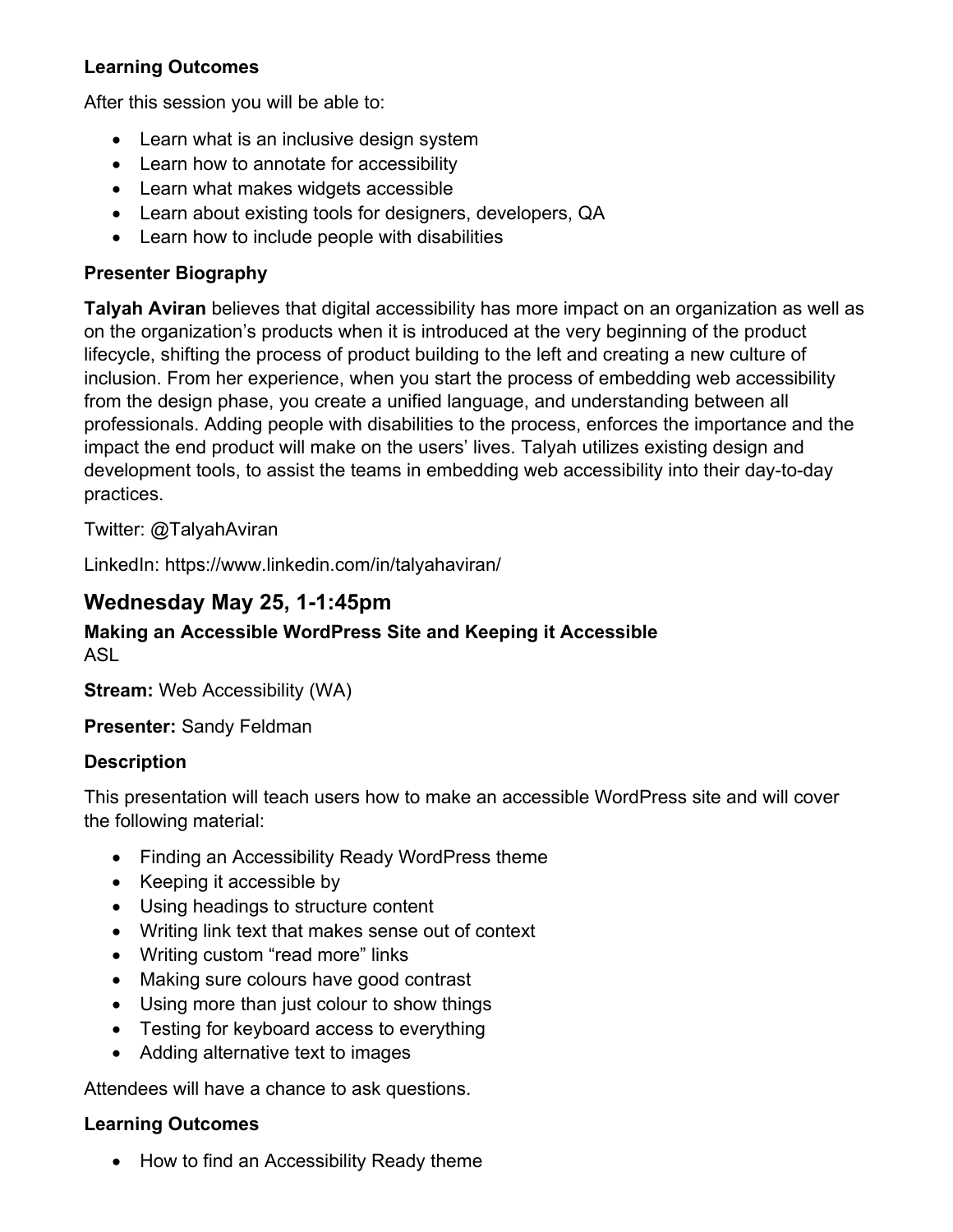- How to use the WordPress backend to maintain accessibility
- Where to find automated tools to test for accessibility

#### **Presenter Biography**

**Sandy Feldman** is a freelancer focused on web accessibility and design, who builds web sites for organizations that focus on accessibility. She builds accessible custom WordPress themes, or customizes accessibility-ready themes. Sandy supports the people who keep those sites up to date.

Sandy Feldman works with inclusivemedia.ca auditing web sites for Web Content Accessibility Guidelines (WCAG) and Accessibility for Ontarians with Disabilities Act (AODA) compliance. Inclusive Media clients include government ministries and agencies, not-for-profits, and businesses in the corporate sector.

She works with Brandeis University Digital Accessibility Program and the Outreach and Special Projects Archivist keeping the Special Projects accessible.

Website: sandyfeldman.com, https://www.a11yready.com

LinkedIn: https://www.linkedin.com/in/sandyfeldman/

### **Wednesday May 25**, **1-1:45pm**

**Gaming Beyond the Mechanics: Accessibility of Language, Tone, Culture, and Concept** ASL

**Stream:** Conference Theme: Inclusion, Diversity, Equity and Accessibility (IDEA11y)

**Presenter:** Lorelei Root, Eagle's Flight

#### **Description**

Creating an accessible game needs to be a part of the conversation long before a single line of code is even written. Of course we need to take the accessibility of the game mechanics into account, but the conversation and decision to include accessibility needs to begin at an earlier point and cover a broader range of topics than just the code. In this presentation Lorelei Root will walk us through some factors that she has often seen overlooked in the video game development industry, such as using accessible language and tone in creating initial game concepts and storylines, creating an accessible environment for game development, and avoiding an ableist corporate culture overall.

#### **Learning Outcomes**

After this session attendees will be able to:

- Identify a few common ableist language choices to avoid in game development.
- Have a more in-depth understanding of why disabled representation is so vitally important in video games, and how unrealistic representation can be more harmful than helpful.
- Be able to recognize and avoid some ways that ableism often factors into concept and narrative in games.
- Have new language and understanding around the topic of "difficulty" in video games.
- Have a renewed interest in pursuing cross-disability accessibility in the development of video games and other forms of digital media.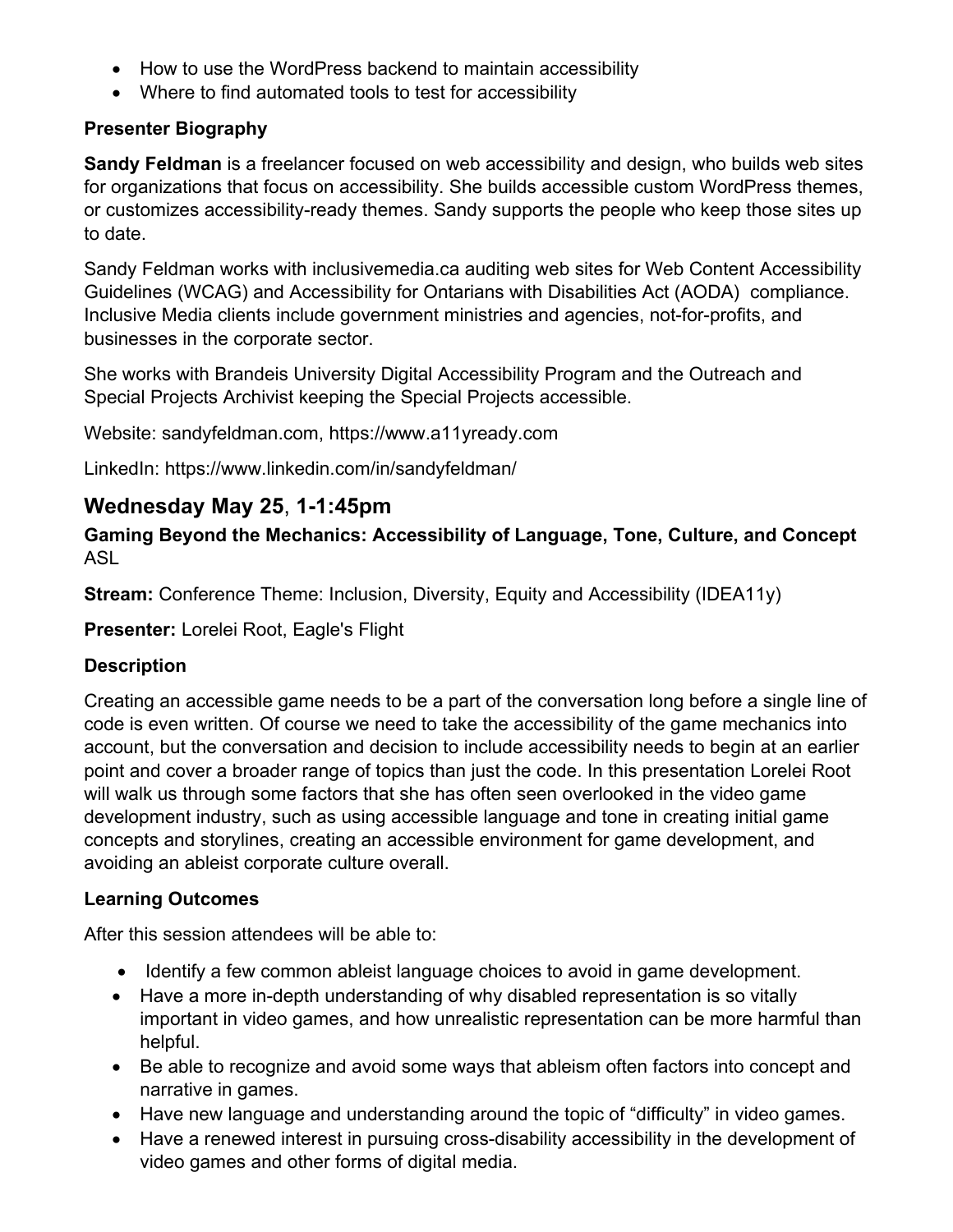#### **Presenter Biography**

**Lorelei Root** is a Digital Accessibility Specialist currently working for Eagle's Flight in Guelph Ontario, and has experience working with various video game development studios. She is the vice-chair of the City of Guelph's Accessibility Advisory Committee, the chair of the city of Guelph's Municipal Elections Accessibility Subcommittee, a board member for the Canadian Centre for Disability Studies, and serves on a number of other boards and committees in an accessibility advisory capacity. As a disabled woman herself who uses various forms of assistive tech to access the world, she is driven by a passion for cross-disability accessibility advocacy.

LinkedIn: https://www.linkedin.com/in/lorelei-root-078348216/

### **Wednesday May 25**, **2-2:45pm**

**Data for Disability Advocacy: Navigating Data Bias With a Wikibase AI Prototype Stream:** Conference Theme: Inclusion, Diversity, Equity and Accessibility (IDEA11y)

**Presenters:** Rachel da Silveira Gorman and Thumeka Mgwigwi, York University

#### **Description**

Our team is developing a wikibase prototype with an AI search engine that has been trained with disability advocacy data sets. In this presentation, we review data and AI bias from the perspective of local and global disability advocacy, and highlight problems of racism, sexism, and heterosexism within disability rights data. We also review feedback from local and global disability advocacy organizations about their data needs, and their constituents' data needs. We end with a discussion about our emerging understanding of disability data and accessibility.

#### **Learning Outcomes**

After this session you will be able to:

- Identify biomedical bias in disability data sources
- Identify racism, sexism, and heterosexism within disability rights data
- Examine the benefits and shortcomings of a wikibase AI prototype
- Recognize the importance of data for disability advocacy
- Identify some local and global disability advocacy data needs

#### **Presenter Biographies**

**Rachel da Silveira Gorman** is Associate Professor in the Graduate Program in Critical Disability Studies at York University. Da Silveira Gorman is an interdisciplinary scholar working in fine arts, humanities, and sciences. Current projects include disability data, AI bais, and AIprototypes; and the role of mast cell biology and biochemistry as mechanisms of the social determinants of health and inequitable COVID outcomes. Da Silveira Gorman's writings on ideologies of disability and race have appeared in American Quarterly, Somatechnics, thirdspace, and the Journal of Literary and Cultural Disability Studies. Da Silveira Gorman also works extensively in choreography and curating.

**Thumeka Mgwigwi** is Subject Librarian in Critical Disability Studies, Health Policy & Management, Global Health, and Psychology at York University. Mgwigwi's research projects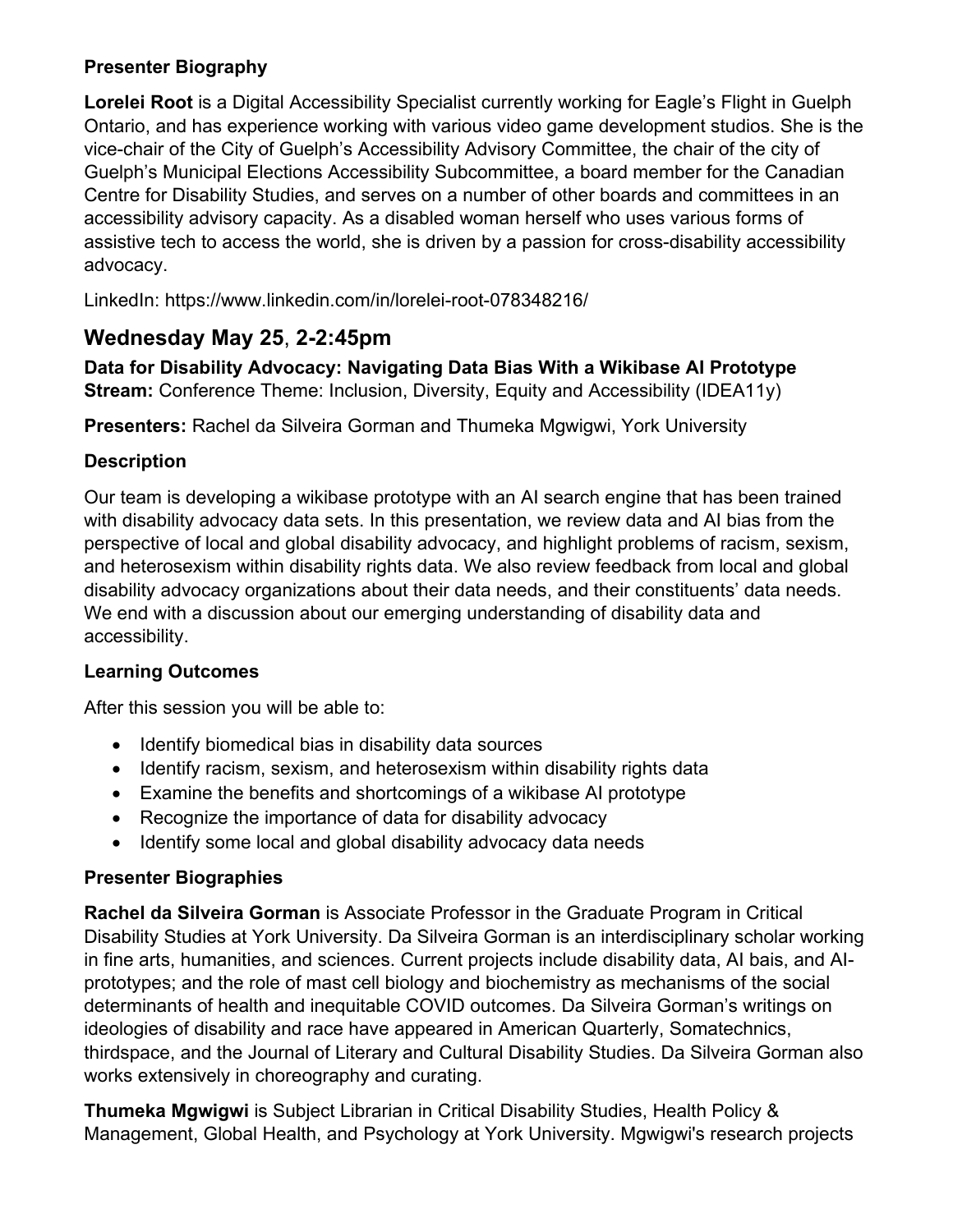include anti-racist and anti-ableist initiatives in academic libraries; and a pilot project on an AIendowed wikibase of data for disability advocacy.

### **Wednesday May 25**, **2-2:45pm**

**Exploring Web Accessibility in the High School Programs: A Pilot Project** ASL

**Stream:** Accessibility Theory, Policy and Compliance (ATPC)

**Presenters:** Sandi Gauder, CMS Web Solutions and Julie Johnston Volcansek, District School Board of Niagara

#### **Description**

WebsitesForAll.ca, funded by CIRA, introduces the concepts of accessibility and usability to students learning about web design. In collaboration with our local school board, we piloted WebsitesForAll.ca to Information and Communication Technology (ICT) Special High Skills Major (SHSM) students. We will present the results of the pilot project.

#### **Learning Outcomes**

After this session you will be able to:

- Identify new ways to introduce learners to the concepts of web accessibility
- Examine the importance of creating modules that model accessibility best practices
- Explore student engagement in hands-on learning experiences
- Examine the benefits of usability testing and persona development

#### **Presenter Biographies**

**Sandi Gauder** is a partner, web developer and accessibility specialist at CMS Web Solutions. In her role, she moves accessibility forward by coaching developers, designers and content creators.

Sandi is also a professor in Mohawk's Accessible Media Production program teaching Web Content and Social Media Accessibility.

**Julie Volcansek** works for the District School Board of Niagara as vice-principal of A.N. Myer Secondary School in Niagara Falls.

Previous to this role, she was the special assignment teacher for the Specialist High Skills Major program for the Hamilton-Wentworth District School Board, supporting 59 programs in all high schools. She also has worked with the Ontario Council for Technology Education writing curriculum and planning provincial student conferences.

Julie holds a master of education with a focus on the use of digital technology in education.

### **Wednesday May 25**, **2-2:45pm**

#### **What Businesses Should Learn from "A Life Worth Living's" Accessible Website Journey**

**Stream:** Accessibility Theory, Policy and Compliance (ATPC)

**Presenters:** Judy Robinet and David Best, A Life Worth Living

#### **Description**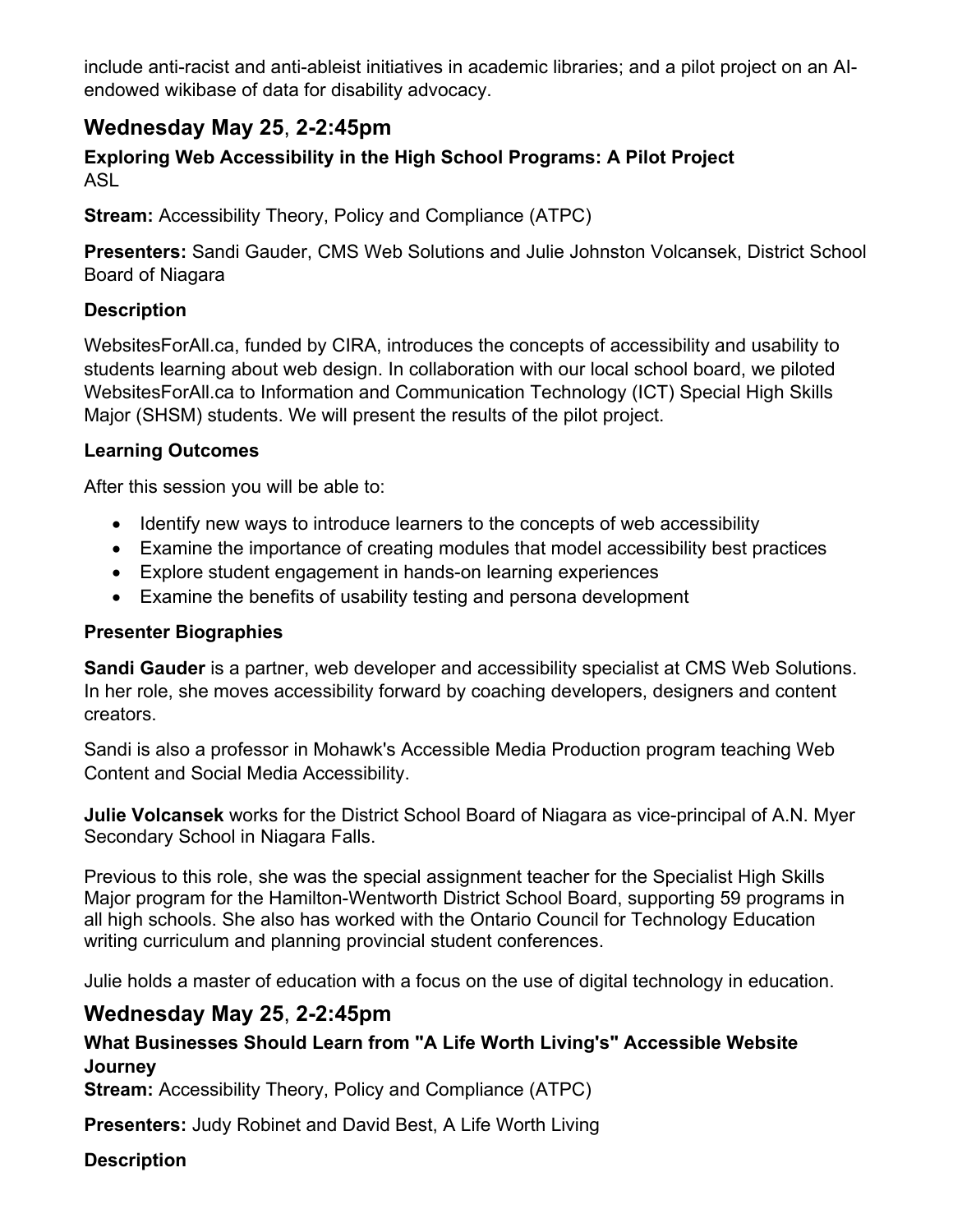A business's decision to hire a website developer to meet AODA standards is complicated by the lack of knowledge and understanding of digital accessibility on the part of both parties. Through "A Life Worth Living's" 3-year journey, Judy Robinet, Executive Director, and David Best, IT Specialist, will highlight their real-world challenges and provide best practice solutions to avoid expensive and non-compliant sites.

#### **Learning Outcomes**

After this session you will be able to:

- Identify the meaning of digital accessibility in terms of your business goals to measure your business accessibility requirements to maximize efficiency.
- Determine how digital accessibility can augment your business goals, values and target expectations through implementing a digital accessibility strategy.
- Examine your business culture to assess premeditated actions, the anticipation of others' behavior, and the purposeful design of coordinated actions.
- Develop best practice digital communication strategies to market products/services and build a unique brand to reach a diverse population with satisfied customers.
- Evaluate the vendor's ability to deliver an accessible and useable website to maximize your business investment.

#### **Presenter Biographies**

**Judy Robinet**, M.SpEd, O&M, ECE, is the Founding Executive Director of A Life Worth Living. Previous roles include Early Childhood Educator, Parent Effectiveness Instructor, Child and Family Counselor, and Orientation and Mobility Specialist. Based on these experiences, she authored the book, A Life Worth Living. She co-authored research on self-esteem and independent living published in the Journal of Visual Impairment and Blindness. She has presented at national and international conferences. Judy was honoured with the Lions International President's Certificate, Ontario Community Action Award, Helen Keller Award, 2017 St. Clair College Alumni of Distinction Award, and a Melvin Jones Fellowship.

Twitter: https://twitter.com/alifeworthlvng

LinkedIn: https://www.linkedin.com/company/a-life-worth-living-windsor/

Facebook: https://www.facebook.com/ALifeWorthLivingNational

Instagram: https://www.instagram.com/alifeworthlivingnational/

**David Best** is an Accessibility IT Specialist, with more than 30 years of working experience, in software design and development, project management, diversity leadership, and disability advocacy. David is persistent in seeking out accessibility business best practice solutions. Recently retired from IBM, David is now an entrepreneur actively supporting Ontario organizations with accessibility awareness. As an Information Technology Specialist, an Accessibility Consultant, a Digital Inclusion Advocate, and an Assistive Technology user, David have experienced the digital divide, confronted workplace challenges, implemented best practice inclusion strategies, mentored peer support group initiatives, facilitated web design workshops, and promoted emerging technologies that inspire independence and confidence.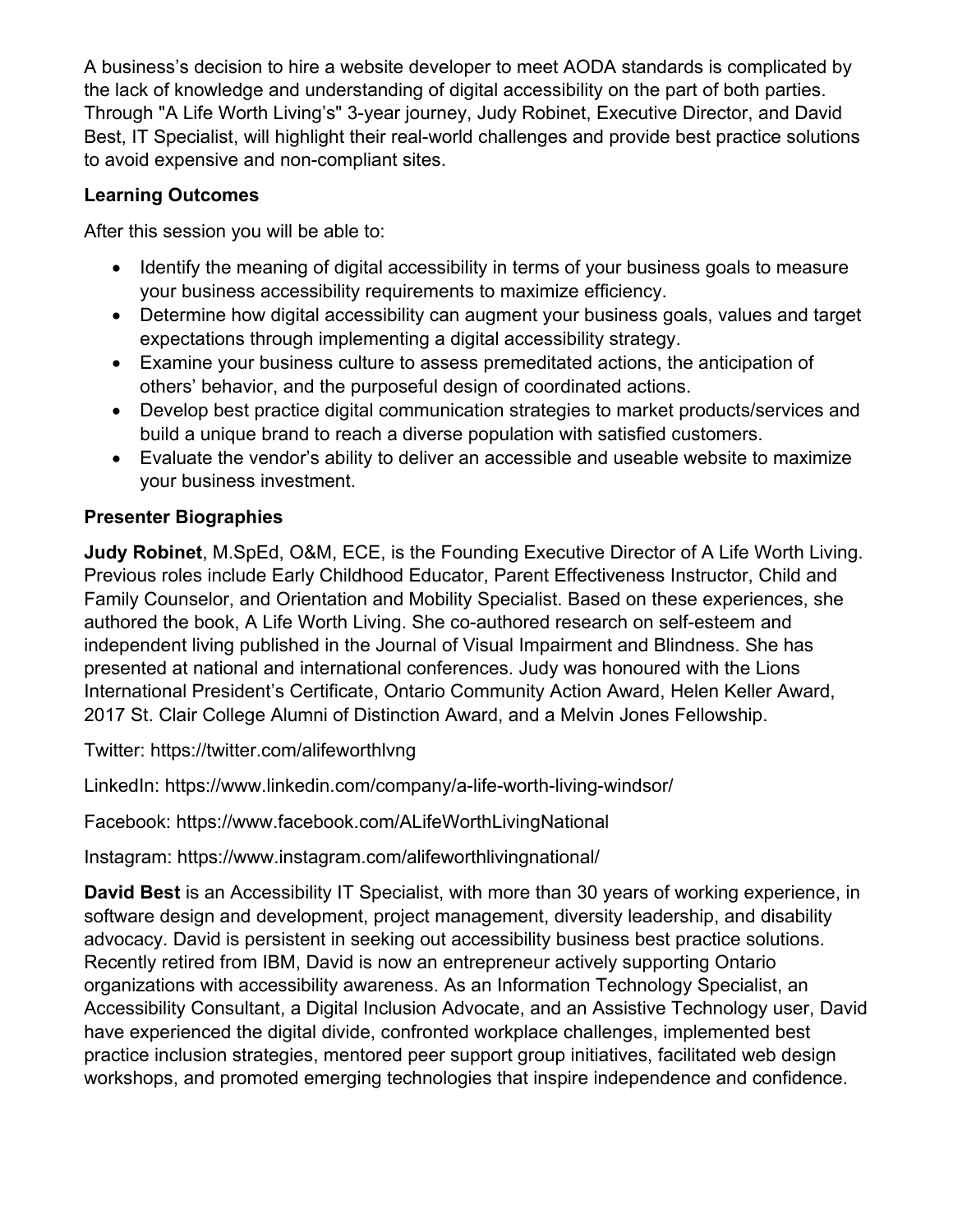### **Wednesday May 25, 3-4:30pm**

**Panel Presentation: IDEA11y: Inclusion, Diversity, Equity & Accessibility**

ASL and Live Human Captioning

**Stream:** Inclusion, Diversity, Equity and Accessibility (IDEA)

**Facilitator:** Indira Naidoo-Harris, AVP Diversity and Inclusion, University of Guelph

#### **Presenters:**

Deborah Stienstra, Jarislowsky Chair in Families and Work and Director, Live Work Well Research Centre, University of Guelph

Mahadeo Sukhai, Vice-President Research and International Affairs & Chief Accessibility Officer, Canadian National Institute for the Blind (CNIB)

Meenu Sikand, CEO and Founder, Accessibility for All

#### **Description**

Our distinguished moderator and panelists will explore the connections between accessibility and diversity, equity and inclusion issues.

#### **Presenter Biographies**

**Deborah Stienstra** holds the Jarislowsky Chair in Families and Work at the University of Guelph, where she is the Director of the Live Work Well Research Centre and Professor of Political Science. She is the author of *[About Canada: Disability Rights](https://fernwoodpublishing.ca/book/about-canada-disability-rights801)* (Fernwood, 2020). Her research and publications explore the intersections of disabilities, gender, childhood, and Indigenousness, identifying barriers to, as well as possibilities for, engagement and transformative change. Her work also contributes to comparative and trans/international research and theory related to intersectional disability rights and justice.

**Dr. Mahadeo Sukhai** is the world's first congenitally blind biomedical research scientist. Mahadeo is director of research and chief inclusion and accessibility officer for the Canadian National Institute for the Blind (CNIB), having previously served as a researcher at the University Health Network in Toronto. In his role at CNIB, Mahadeo leads a significant research program focused on social determinants of health and inclusion for people living with sight loss in Canada. He also is responsible for organizational employee culture-building strategy related to inclusion, accessibility and employee wellness.

Dr. Sukhai is the principal investigator for and co-author of 'Creating a Culture of Accessibility in the Sciences,' a book based on his groundbreaking work on access to science within higher education and serves as the principal investigator for national projects to understand the student experience for persons with disabilities, and to examine accessibility and inclusion within science education and healthcare.

Dr. Sukhai co-founded IDEA-STEM, an organization dedicated to accessibility in science education, and NOVA, the international Network of researchers with Visual impairments and their Allies, a new professional society with the mission to improve accessibility and inclusion in the biomedical sciences for researchers with vision loss.

**Meenu Sikand** Founder of the AfA [\(Accessibility for All\)](http://r20.rs6.net/tn.jsp?f=001l6gjMGg-Bv2VGpRTQcofvoCYlYfbOCh9zDOw-l84FNwUQQjPIhMc7Vaa7ixzX3i8n84MXpFPi7XqE-yMYKeBG0ZuzITS5K1114TjU9blvk2l2OT5_fc1_ltszEjv7A2TWrE3JA1b2sjrbxUammzkKMu7jEE9IwPai8TC_5Qg40yaKFKZBPObnFHrbKtGvj5f&c=mQWC4_ETWI4r6m_QwJxTqsRRnZoe9qKURKaZbKlWJP8m7nrUlpaQ1A==&ch=n7VEjxtotgZnTawtbaLcTvLbKnZdgenyeYly-qBF32rnNVwZg8V1Dw==), Meenu Sikand is a Canadian immigrant of South-Asian origin. She brings 30 years of personal and professional experience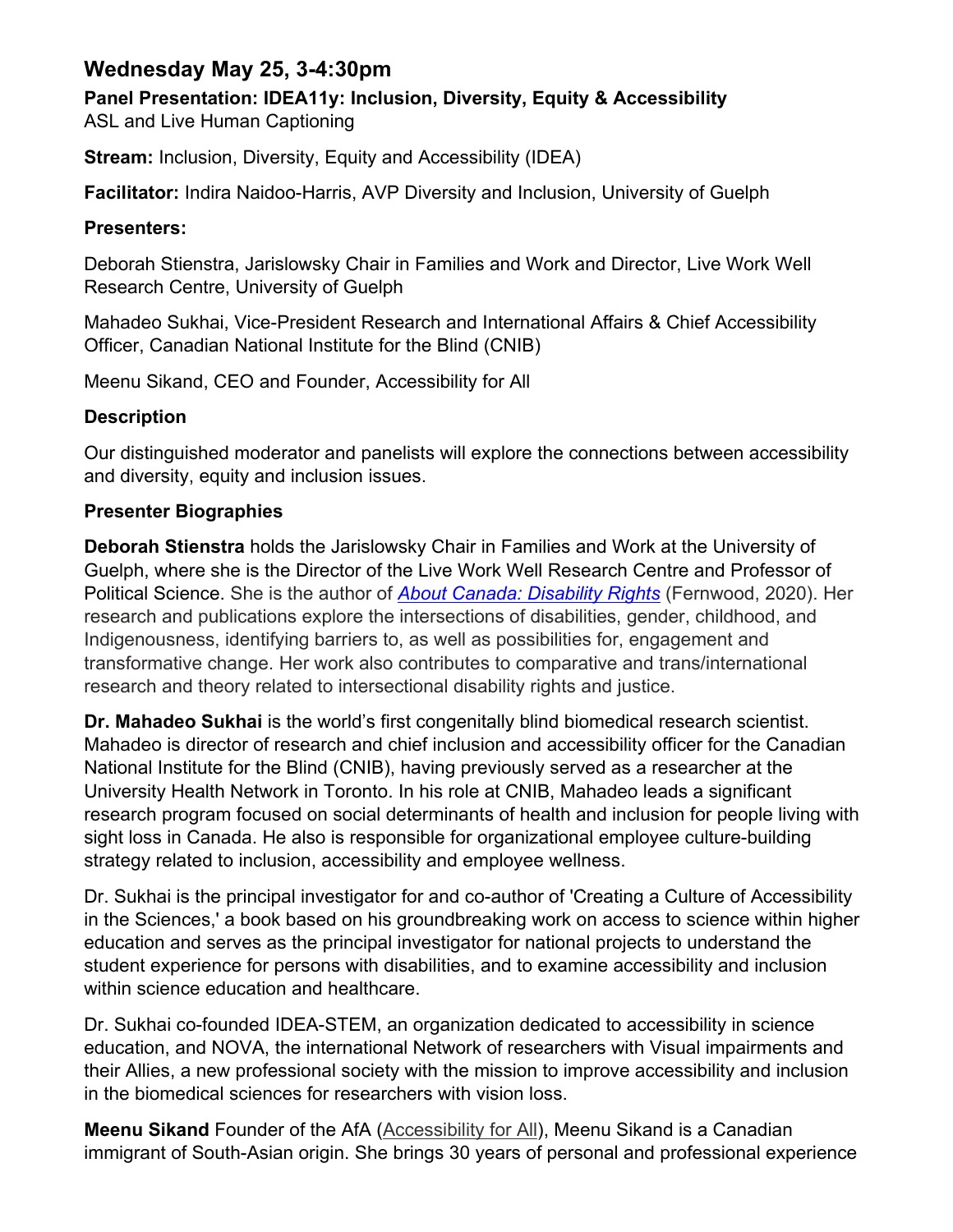advancing the disability agenda nationally and globally Meenu has an unwavering commitment to improve employment situation of WWD (Women with Disabilities) especially those who have intersecting identities. She brings personal and professional knowledge of systemic, policy and accessibility barriers, which prevent persons with disabilities (PWD) from achieving their full human potential and exercise their rights. Under her leadership, AfA focuses on public education campaigns to raise disability and diversity awareness, human rights training and development of accessibility policies for broader public and private sectors using an intersectional lens embedded in the IDEA principles. In 2017 and 2022, AfA participated in the renewal of Canada's 2017 – 2022 National action Plan on Women, Peace & Security. She is also serving on the Accessibility Standards Advisory Council of Ontario and on the national boards of Canadian Women's Foundation, Canada Post and United Way GTA.

Meenu is a well-respected Inclusion, Accessibility, Diversity and Social Justice thought leader who is committed to build bridges between Diversity and Disability movements. Meenu is an alumnus of Mobility International USA's (MIUSA) Women's Institute on Leadership and Disability program and holds a master's degree in Critical Disabilities Studies from York University.

AfA is one of the founding members of the Race & Disabilities Canada and is serving on the leadership steering committee of Disability without Poverty advocating for the Canada Disability Benefit. Meenu is the first SA woman to be inducted in the Canadian Disability Hall of Fame and received the honor of Senior Executive of the Year 2020 from the Canadian Center of Inclusion and Diversity for promoting and supporting inclusion of racialized PWD through anti-oppressive practice, research, representation and collaboration.

### **Thursday May 26, 9-9:45am**

#### **Creating Accessible Word Documents** ASL

**Stream:** Document and Media accessibility (DMA)

**Presenter:** Gina Catenazzo, Seneca College

#### **Description**

Microsoft Word has many features to ensure that the documents you are creating are accessible. Participants will learn the fundamentals of creating accessible Word documents and modifying inaccessible content to comply with accessibility standards.

In this session, we look at the following in Word with respect to accessibility: Accessibility Checker, Document Structure, Document Properties, Images, and Tables. You will walk away with strategies to help you make your Word documents accessible.

#### **Learning Outcomes**

After this session you will be able to:

- Apply accessibility guidelines to Word documents
- Modify Word documents to make them accessible.
- Identify and use accessibility features in Word.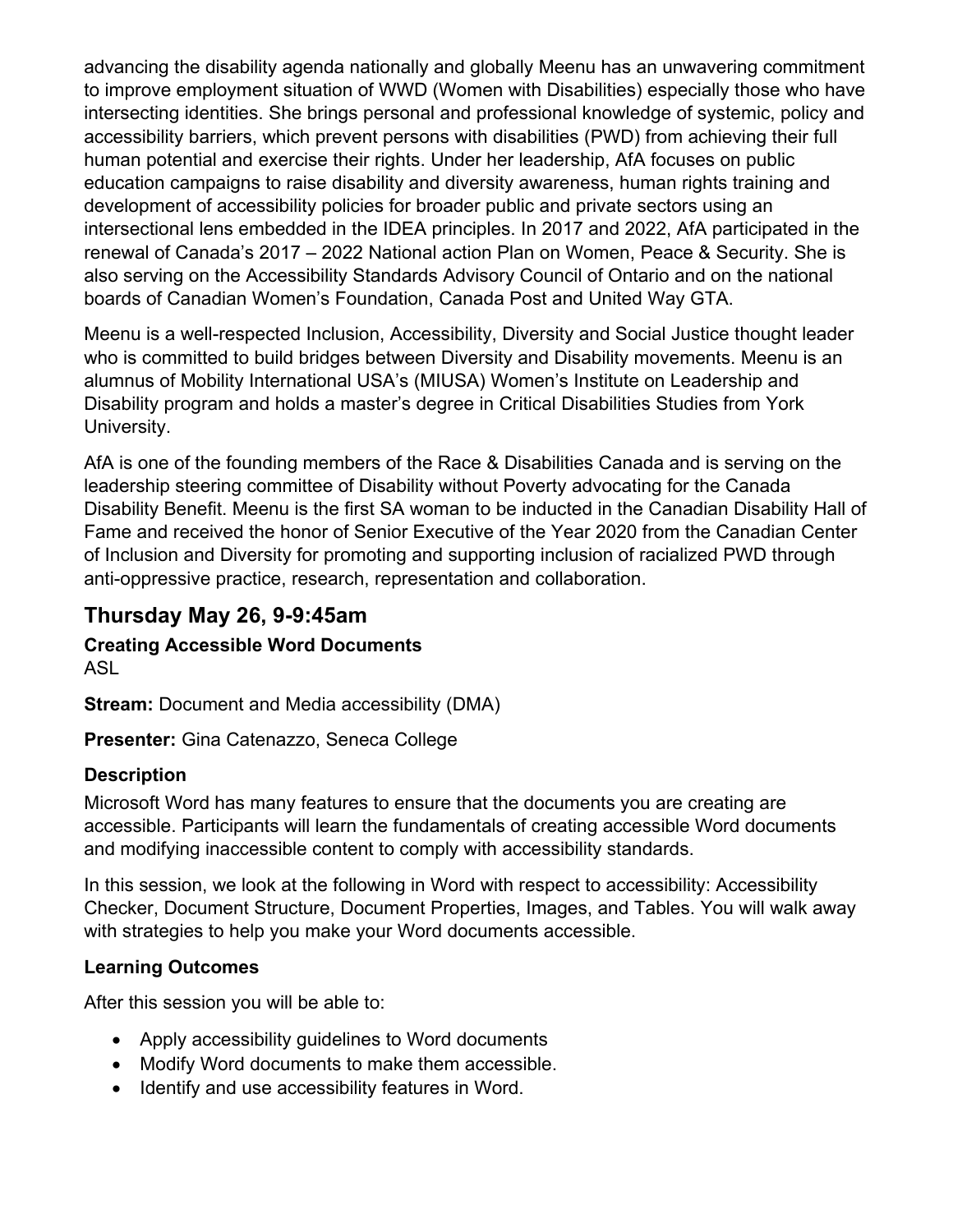#### **Presenter Biography**

**Gina Catenazzo** collaborates with a multi-disciplinary team to create beautiful, engaging, and accessible online courses at Seneca College. She implements creative and accessible solutions to digital content and online course development. She is keenly passionate about providing inclusive solutions in online learning by applying Universal Design and Accessibility principles.

#### Twitter: @ginacatenazzo

LinkedIn: https://www.linkedin.com/in/ginacatenazzo/

### **Thursday May 26**, **9-9:45am**

**Designing Impactful Financial Empowerment Programs: Disability Benefits Wayfinder Stream:** Conference Theme: Inclusion, Diversity, Equity and Accessibility (IDEA11y)

**Presenters:** Janet Flynn and Nandita Bijur, Prosper Canada

#### **Description**

Applying for disability benefits is hard, frustrating and demoralizing for many people with a disability. If you are a front-line service organization delivering support to people with disabilities, learn how Prosper Canada and our B.C. partners DABC, Plan Institute and SRDC, used service design to create a website and service model to help improve the access to benefits for people with disabilities. This presentation will take you through our journey, highlighting the intersection of service design and accessibility for engaging people with disabilities in the design process with the understanding that people have diverse behaviours, needs, abilities and contexts. We will share insights and tips and answer your questions.

#### **Learning Outcomes**

After this session you will be able to:

- Understand how service design can be adapted to include disability accessibility to improve service outcomes
- Examine the four steps of service design with accessible adaptations
- Learn the significant impacts of service design for your organization
- Identify the five steps to integrate service design in your organization
- Learn specific ways to engage participants in an accessible manner

#### **Presenter Biographies**

**Janet Flynn** is a Senior Program Officer at Prosper Canada working with partners to design and embed financial empowerment initiatives into their existing services. She gained over 20 years of finance experience in the private sector and joined Prosper Canada in 2017 to align her passions with her career and employ her skills to enhance the lives of others.

LinkedIn: www.linkedin.com/in/janet-flynn

**Nandita Bijur** (she/her) is a senior officer at Prosper Canada, working with municipal and community partners to integrate financial empowerment into existing services. As a service designer who has worked with frontline organizations and governments, she is most energized by learning how to make complex systems accessible and understandable.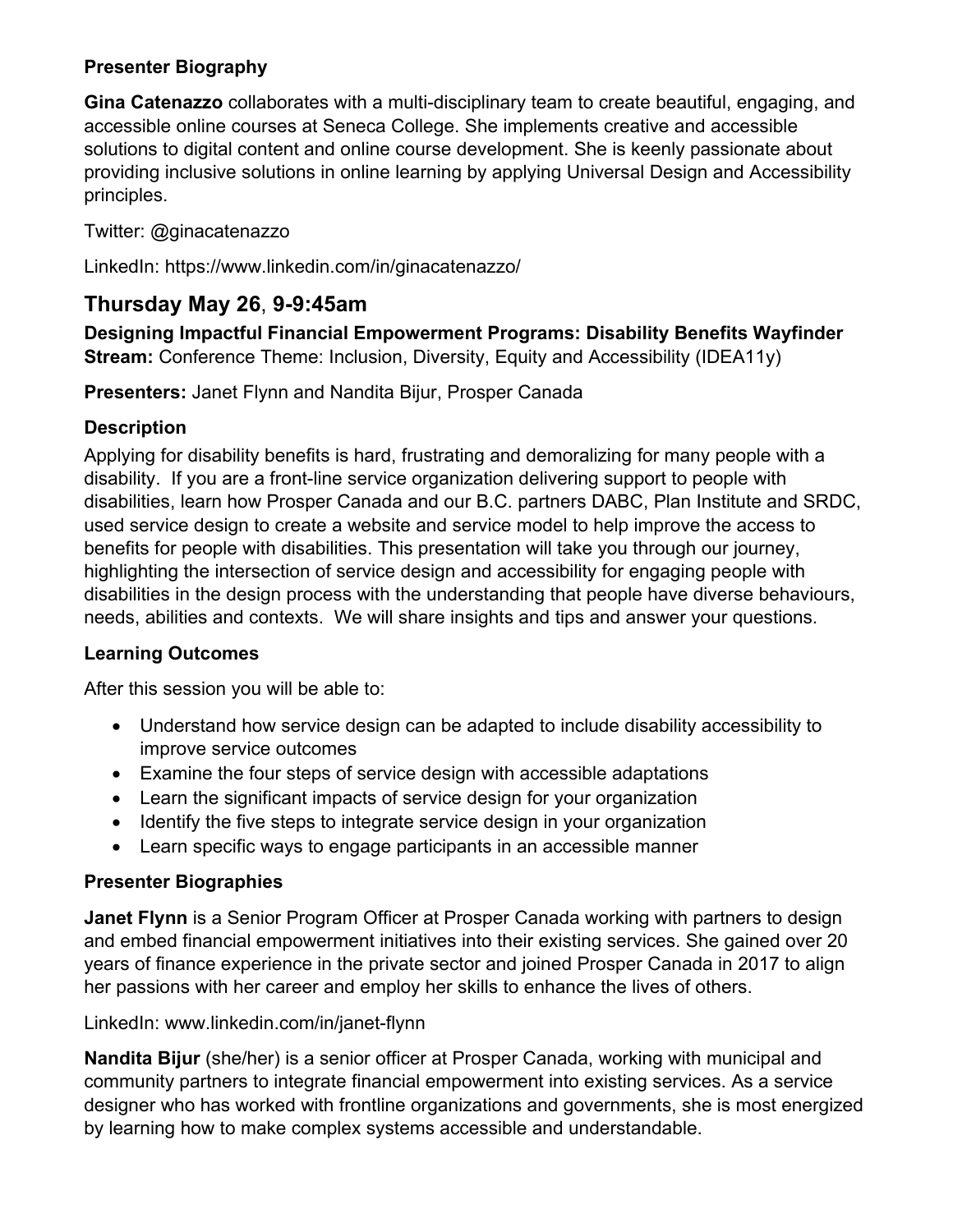### **Thursday May 26, 9-9:45am**

**All Things Braille: Innovative Tech, Accessible Signage and Everything In Between Stream:** Document and Media accessibility (DMA)

**Presenter:** Jen Goulden, Crawford Technologies

#### **Description**

People often ask if technology has made braille irrelevant, but this is comparable to asking if technology has had this effect on print as well. The question we should be asking is: How does technology enhance inclusion and accessibility for braille readers? This session will provide an overview on all things braille, including the latest code updates, low-cost devices and emerging electronic formats.

#### **Learning Outcomes**

After this session you will be able to:

- Innovations in braille technology;
- Governing bodies responsible for code maintenance;
- Inclusivity in public spaces;
- Resources for learning, teaching and producing braille.

#### **Presenter Biography**

**Jen Goulden**, EDP, UEB Technical, is an Accessibility Compliance Specialist with Crawford Technologies and has more than 15 years' experience in the field of document accessibility. She holds a Master's degree in linguistics from the University of Ottawa and speaks English, French and Spanish. She is a certified braille transcriber and a member of the ePUB and WCAG working groups. She is Past President of Braille Literacy Canada and Treasurer of the International Council on English Braille. She is CNIB's representative to the Braille Authority of North America (BANA) and in January of this year she became the BANA Chair

Twitter: https://twitter.com/CrawfordTechInc @CrawfordTechInc

LinkedIn: https://www.linkedin.com/company/crawford-technologies/

Facebook: https://www.facebook.com/CrawfordTechInc

### **Thursday May 26**, **10-10:45am**

**Why keyboard-only Access Still Matters: Uncomfortable Accessibility Questions for the Age of Mobile Technologies Stream:** Access Technology (AT)

**Presenter:** Alan Cantor, Cantor Access Inc

#### **Description**

From a technical standpoint, modern software is nearly 100% keyboard accessible. Yet from a practical standpoint, software is challenging to operate without a mouse. In this session, the argument for the ongoing relevance of keyboard access will be presented. The current model of keyboard interactivity (hotkey based) will be compared with a rules-based system. A rulebased interface would be logical, discoverable, and enticing — whether accessed by keyboard, mouse, touch, gestures, voice, or other means.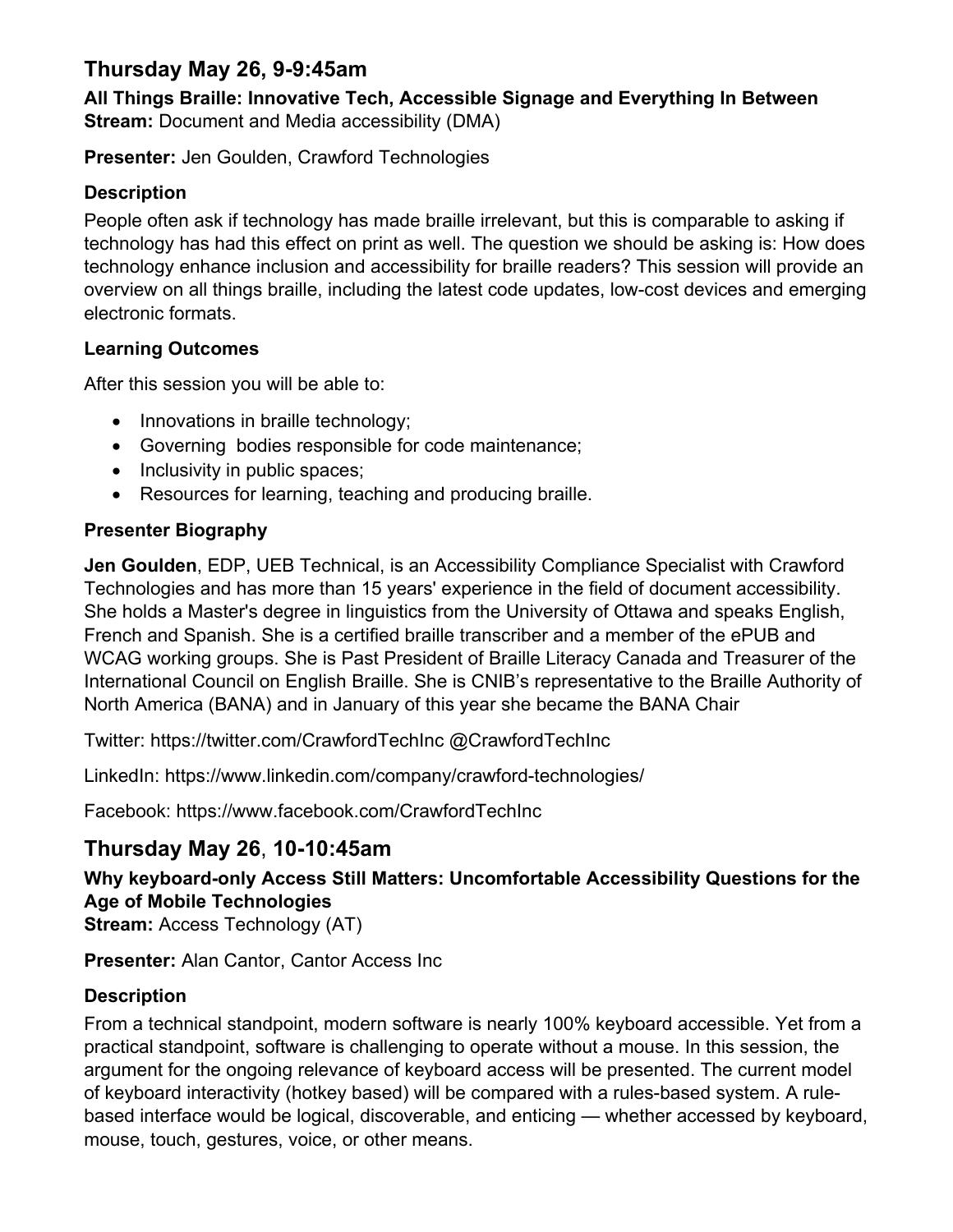#### **Learning Outcomes**

After this session you will be able to:

- Attendees will understand the ongoing relevance of keyboard-only access.
- Attendees will know why keyboard-only access to today's software is hard to learn, impossible to discover, and unreliable.
- Attendees will articulate how enticing and effective keyboard-only access could be, and how these interfaces might lead to improved accessibility and usability for everybody.

#### **Presenter Biography**

**Alan Cantor** has worked in the workplace accommodation and accessibility fields for over 25 years. He has advised more than 90 organizations in North America, Europe and Asia; has published more than 50 articles, book chapters, guidelines, and FAQs; and facilitated over 180 workshops, classes, and webinars.

LinkedIn: www.linkedin.com/in/alan-cantor-49004119

### **Thursday May 26, 10-10:45am**

#### **Accessibility Bites: Building Knowledge Across An Organization** ASL

**Stream:** Accessibility Theory, Policy and Compliance (ATPC)

**Presenter:** Josie Gray, BCcampus

#### **Description**

Knowledge about accessibility is often held by one person in an organization, even through many people produce documents, media, and events that need to be accessible. This session will explore one strategy to build accessibility knowledge across an organization through regular, short drop-in sessions. In addition, teaching materials developed for different accessibility topics will also be shared under open licenses to allow for remixing.

#### **Learning Outcomes**

After this session you will be able to:

- Explain the need to build accessibility expertise across an organization
- Examine and consider various accessibility training approaches
- Deliver a short accessibility workshop

#### **Presenter Biography**

**Josie Gray** is the manager of production and publishing at BCcampus. She manages the B.C. Open Textbook Collection and provides training and support for B.C. faculty publishing open open educational resources (OER). Josie has been learning about and teaching accessibility for five years and completed her Masters of Design in Inclusive Design at OCAD University in 2021.

Twitter: https://twitter.com/josiea\_g

LinkedIn: https://www.linkedin.com/in/josieagray/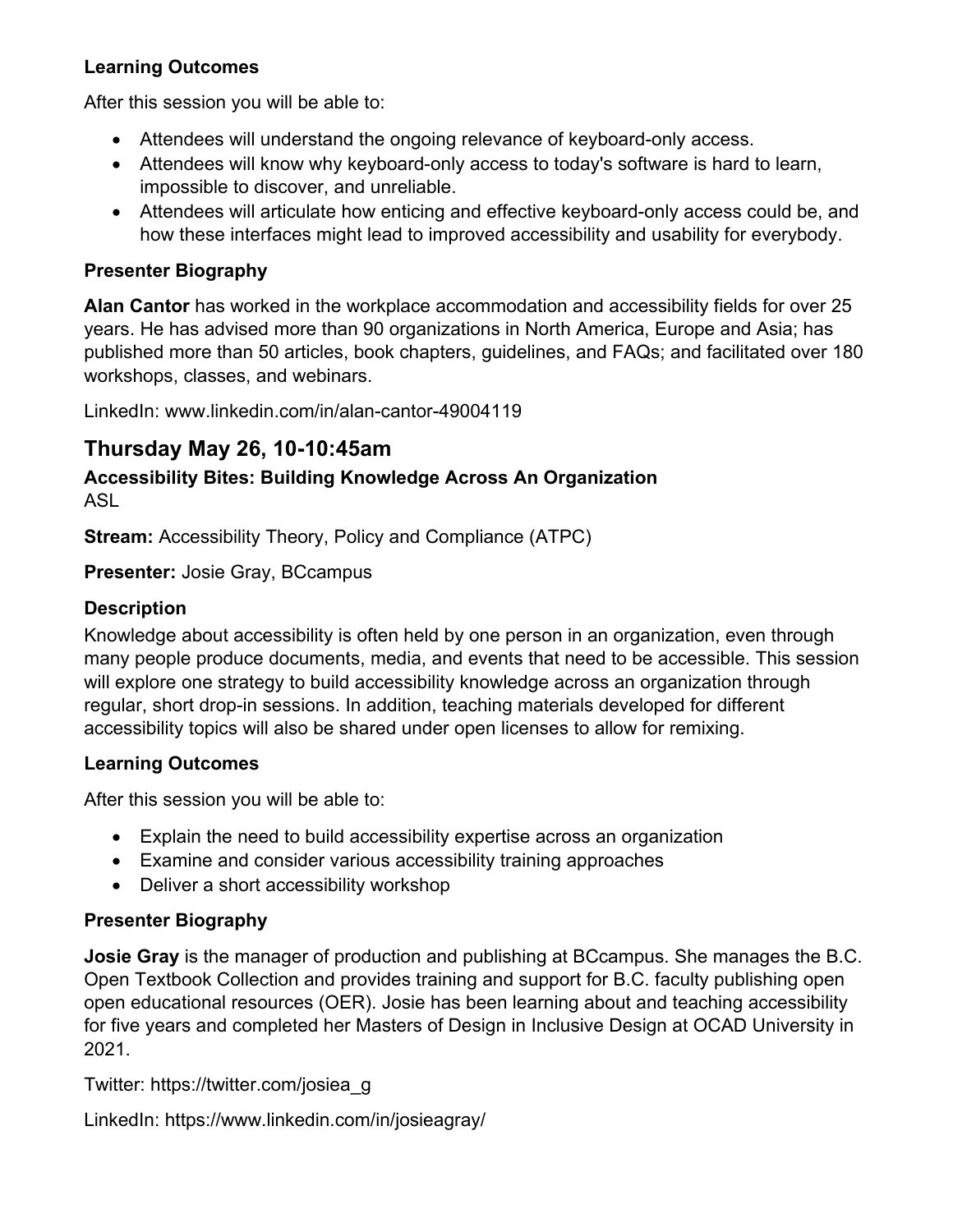### **Thursday May 26**, **10-10:45am**

### **Awareness of Assistive Technology in the Course Design Process Creates a More Egalitarian System**

**Stream:** Accessible teaching and Learning (ATL)

**Presenter:** Humberto Hernandez, D'Youville College

#### **Description**

Assistive Technology is available to construct a more egalitarian system in a context where inclusion plays an important role.

Learning Objectives:

1. Summarize how Assistive technology is used to create a more egalitarian system in human development.

2. Critique why students with disabilities experience lower levels of class engagement.

3. Evaluate how the awareness of AT affordances allow faculty to assess and remediate course content.

It will be a active participation presentation where there are built-in questions, interactions, and one-minute papers for the audience to engage them.

#### **Learning Outcomes**

After this session you will be able to:

- 1. Summarize how Assistive technology is used to create a more egalitarian system in human development.
- 2. Critique why students with disabilities experience lower levels of class engagement.
- 3. Evaluate how the awareness of AT affordances allow faculty to assess and remediate course content.

#### **Presenter Biography**

**Humberto Hernandez** is a Colombo-American accessibility activist and Assistive Technology (AT) instructor who has worked for organizations in the private and public sector to break down barriers for individuals with all type of abilities. Humberto is a certified front-end web developer and a future doctor in education. Humberto has dedicated a significant part of his professional life testing, assessing, and remediating websites and other authoring tools to make them accessible for individuals with disabilities.

Twitter: https://twitter.com/HumbertoA11y

LinkedIn: https://www.linkedin.com/in/humbertohernandez7/

Instagram: humbert0oo

### **Thursday May 26**, **11-11:45am**

#### **How To Create Information That Is Accessible to the Visually Impaired** ASL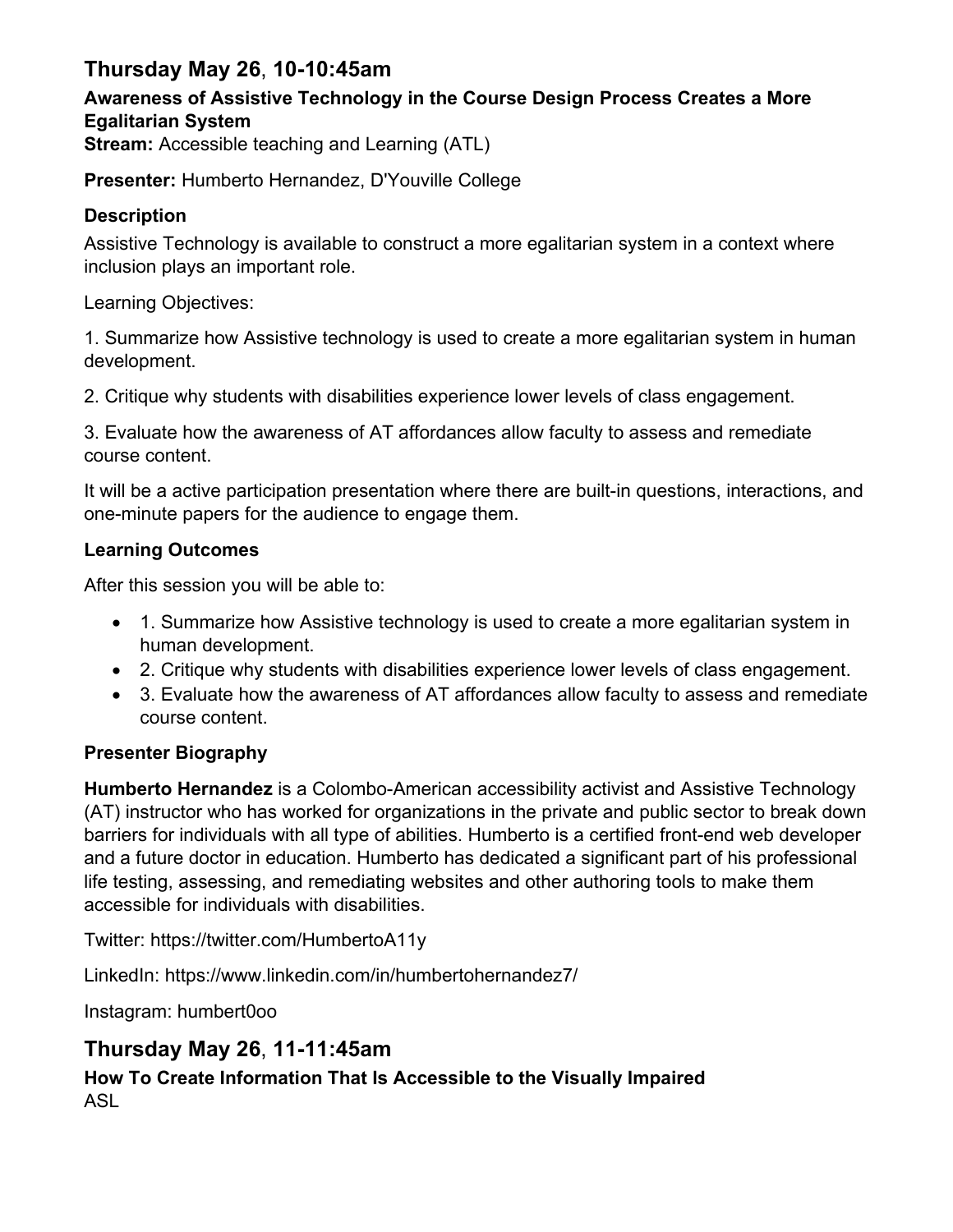**Stream:** Access Technology (AT)

**Presenters:** Palmer Douglas and Karen Douglas, PD Visual Accessibility

#### **Description**

The purpose of this presentation is to help people understand that accessibility tools such as screen readers cannot work if the content isn't designed with them in mind. Participants will watch a short video demonstration of screen readers followed by a brief explanation. Then, using a series of short videos to illustrate our points, we'll demonstrate how design, including fonts and format, matters.

#### **Learning Outcomes**

After this session you will be able to:

- Demonstrate how screen readers function
- Examine common issues encountered by screen reader users
- Discuss how accessibility can be improved for websites, documents, and forms.

#### **Presenter Biographies**

**Palmer Douglas** was diagnosed with a rare genetic disorder called Alström Syndrome at the age of 2 years old, which is why he's blind, wears hearing aids, and has other health issues. Palmer attended school locally until grade 5 after which he began commuting by plane weekly to W. Ross Macdonald School for the Blind. At this school, he used braille textbooks and submitted all assignments in Braille and started using screen reading technology.

After leaving W. Ross, Palmer attended Algonquin College, recently graduating from the Law Clerk program. Palmer has launched a business as an accessibility consultant.

Facebook: https://www.facebook.com/PD-Visual-Accessibility-103837178727540

**Karen Douglas** is Palmer's sighted assistant for his visual accessibility business. In this role, she translates his accessibility findings into language that sighted people will understand.

### **Thursday May 26**, **11-11:45am**

#### **Long-term Collaboration Between Non-disabled and Disabled Colleagues in Developing Accessible Online Courses**

**Stream:** Accessibility Theory, Policy and Compliance (ATPC)

**Presenters:** Lisa Kovac and Cortney Hanna-Benson, Occupational Safety Group, Inc. (OSG)

#### **Description**

This presentation shares our experiences designing E-learning courses using a collaborative approach between non-disabled instructional designers and a disabled curriculum developer. This iterative model for designing courses ensures accessibility is at the forefront of course development instead of merely an item that exists on a to-do list. Attendees will learn how this long-term collaborative model, which considers accessibility at every stage of the design process, fosters a workplace culture of commitment to accessibility. Attendees will also gain practical steps toward applying this model in their own workplaces.

#### **Learning Outcomes**

After this session you will be able to: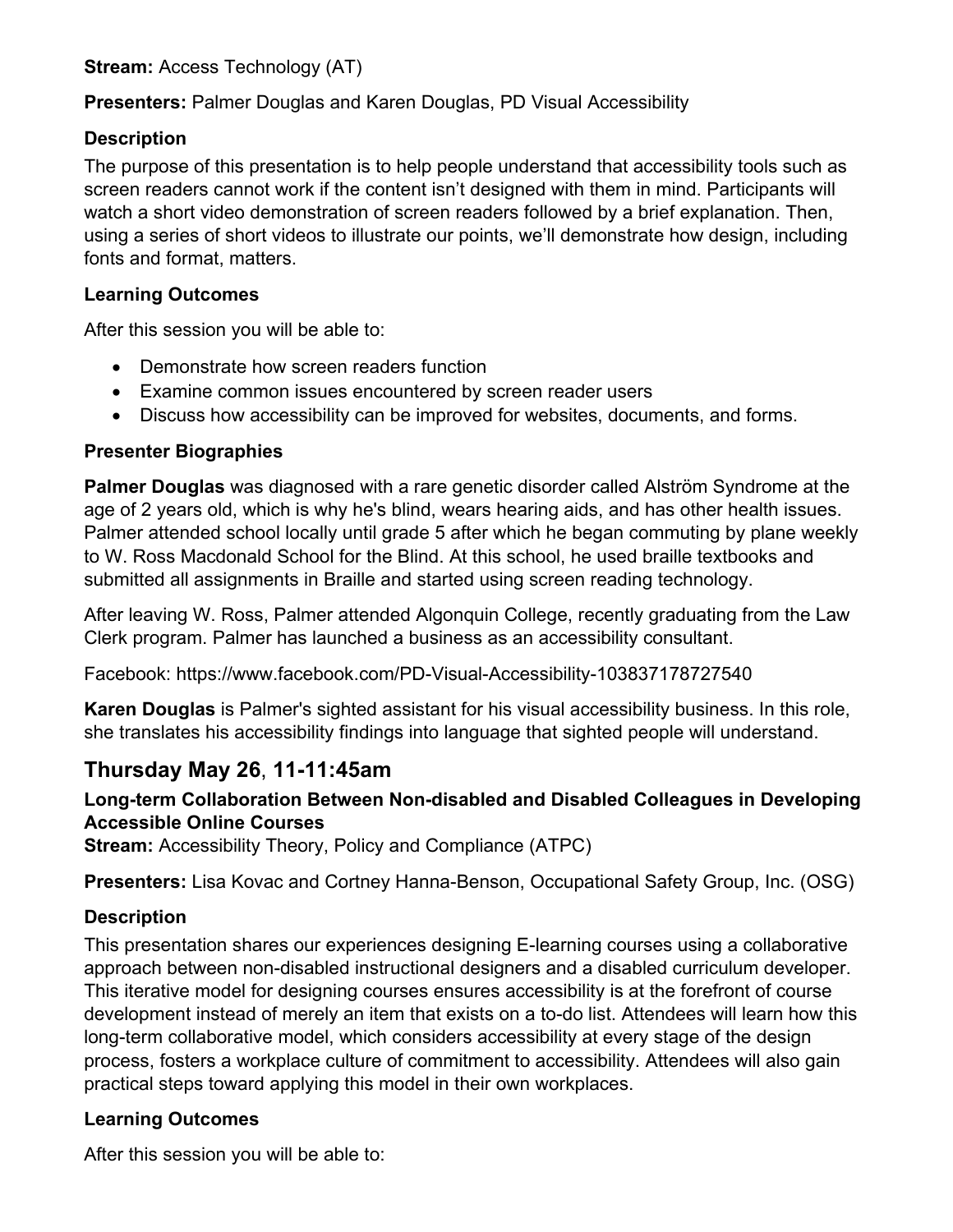- Examine benefits of long-term iterative collaboration on accessible course design
- Compare their organizations' collaborative models to the one offered in this presentation
- Identify teams in their organization where collaboration between non-disabled and disabled colleagues would be most beneficial
- Recognize how long-term collaboration promotes a workplace culture of respect for and implementation of accessibility
- na

#### **Presenter Biographies**

**Lisa Kovac** is a Curriculum Developer for Occupational Safety Group, Inc. (OSG). As a member of the curriculum team, she provides iterative editorial and accessibility feedback during the development of both face-to-face and online courses on various topics relating to occupational health and safety. She also writes articles for OSG's aoda.ca website, an archive of resources related to current and future standards under the Accessibility for Ontarians with Disabilities Act (AODA). She has been a university writing tutor, both face-to-face and online, and delivers creative writing workshops at King's University College.

**Cortney Hanna-Benson** is an Instructional Designer, Lead for the Occupational Safety Group, Inc. (OSG). As a member of the Curriculum team at OSG, she is responsible for developing both face-to-face and online courses on various topics relating to occupational health and safety. Her previous research projects involved investigating the effectiveness of a preuniversity online course for its effectiveness in easing the transition to university and exploring the use of competition-based technologies in the classroom. Cortney also added to her elearning and facilitation portfolio by hosting workshops on topics relating to e-learning and graduate student professional development.

### **Thursday May 26**, **11-11:45am**

#### **PDF/UA-2 - Everything You Need to Know**

**Stream:** Document and Media accessibility (DMA)

**Presenter:** Paul Rayius, CommonLook

#### **Description**

This presentation will discuss the upcoming ISO PDF/UA-2 standard and what changes this will bring to the accessibility standard. Attendees will learn about new tags, new features and how to prepare for the new changes once they are released. The session will be interactive with Q&A throughout the presentation. The takeaway will be an understanding of what is coming in the new standard.

#### **Learning Outcomes**

After this session you will be able to:

- Document accessibility standards continue to advance, be prepared for PDF/UA-2
- Learn the key differences and how PDF/UA-2 is designed to make documents more accessible
- Understanding the differences between PDF/UA-1 and the new PDF/UA-2 standard

#### **Presenter Biography**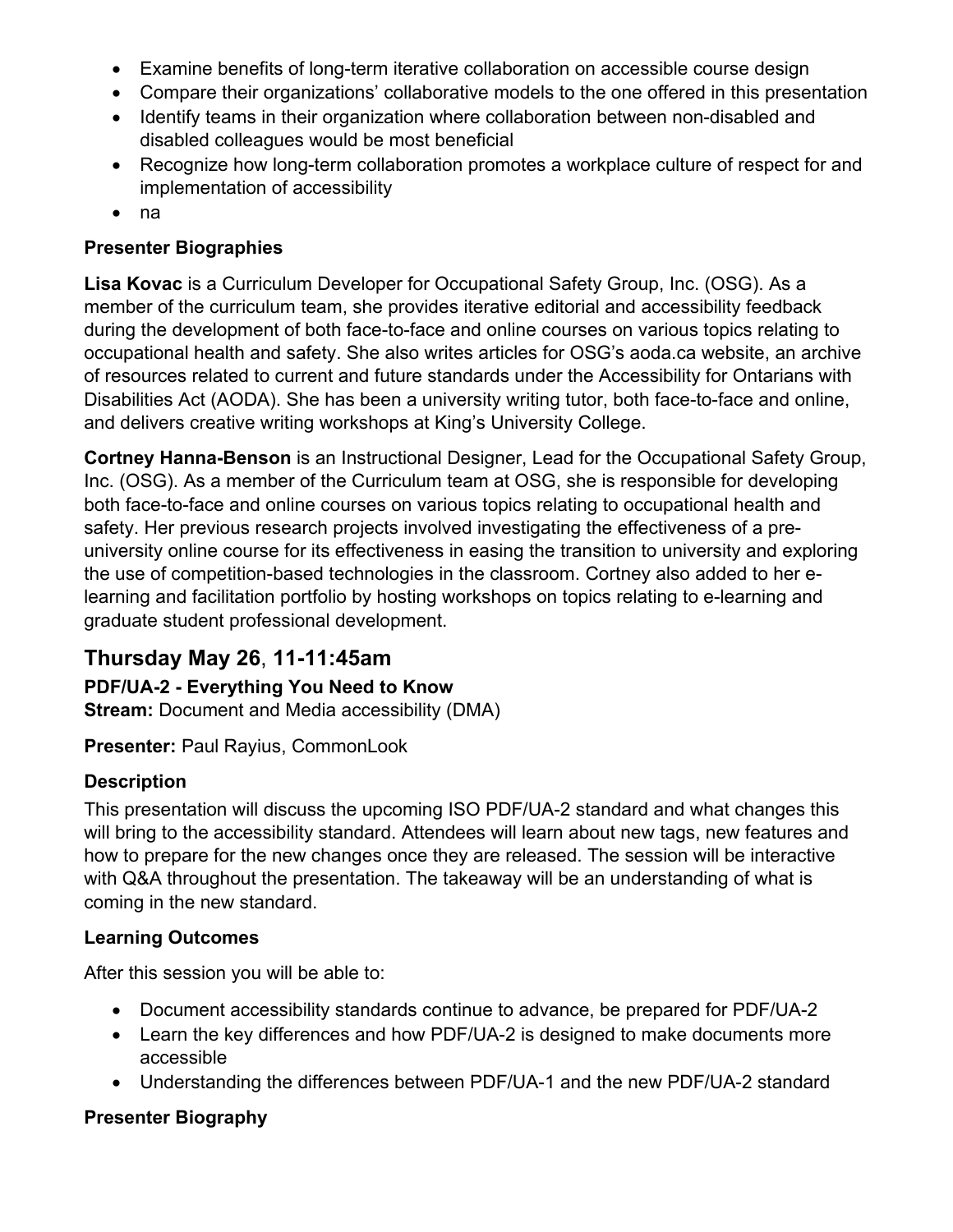Since 2013, **Paul Rayius** has helped a variety of organizations, including healthcare, government agencies (local, state and federal), financial institutions, and colleges and universities meet their PDF accessibility needs. In addition to his expertise with the CommonLook suite of tools for testing, creating and remediating PDFs, he is also well versed in accessibility standards including Section 508 (including the "refreshed" standard), Health and Human Services (HHS), WCAG 2.0, WCAG 2.1, and PDF/UA. Paul is a member of the IAAP (International Association of Accessibility Professionals) and serves on various committees including helping to develop the Accessible Document Specialist certification. In addition, he is a member of the PDF Association and participates in writing the ISO 32000 (PDF) and ISO 14289 (PDF/UA) standards, as well as working with the PDF/UA Competence Center, the PDF/UA Technical Working Group, and serving as co-chair for the Accessibility Service Bureau Working Group. Paul also participates in, and moderates, several online accessibility groups and forums. Prior to joining the CommonLook team, Paul graduated with a BMe in Instrumental Music Education from Florida State University and taught middle school band for 11 years. In his spare time, he enjoys various outdoor activities and is an avid lacrosse player and geocacher.

Twitter: @CommonLook

Facebook: @CommonLook

### **Thursday May 26**, **1-1:45pm**

#### **Returning to Apprenticeship: A Practical Way to Meet Many Needs Stream:** Access Technology (AT)

**Presenters:** Dr. Deborah Gold and Doug Poirier, BALANCE for Blind Adults

#### **Description**

Faced with an ongoing shortage of experienced and knowledgeable AT instructors with lived experience of sight loss, we decided in November 2020 to start up an AT Apprenticeship Program with 3 goals in mind: 1) Provide an employment opportunity for people with good technology skills who may want to learn how to teach others and who need employment experience; 2) Address the shortage of personnel in this important field; 3) meet more needs of an increasingly diverse client base through the use of more part-time instructors with a range of skills, in order to best match teacher ability to student need. In so doing we aim to better fulfill our mission of customized training and support.

#### **Learning Outcomes**

After this session you will be able to:

- Describe the principles of apprenticeship as an employment and training tool.
- Describe the impact of technologies on the ability to teach and train remotely.
- Identify the benefits of using a "train the trainer" approach when there is a personnel shortage.

#### **Presenter Biographies**

**Dr. Gold's** career spans 30 years with and on behalf of people with disabilities, in community settings, colleges, universities and institutions. Dr. Gold holds a PhD in Special Education from Syracuse University. She worked for 16 years at the Canadian National Institute for the Blind in progressively advanced roles, most recently as their National Director of Research and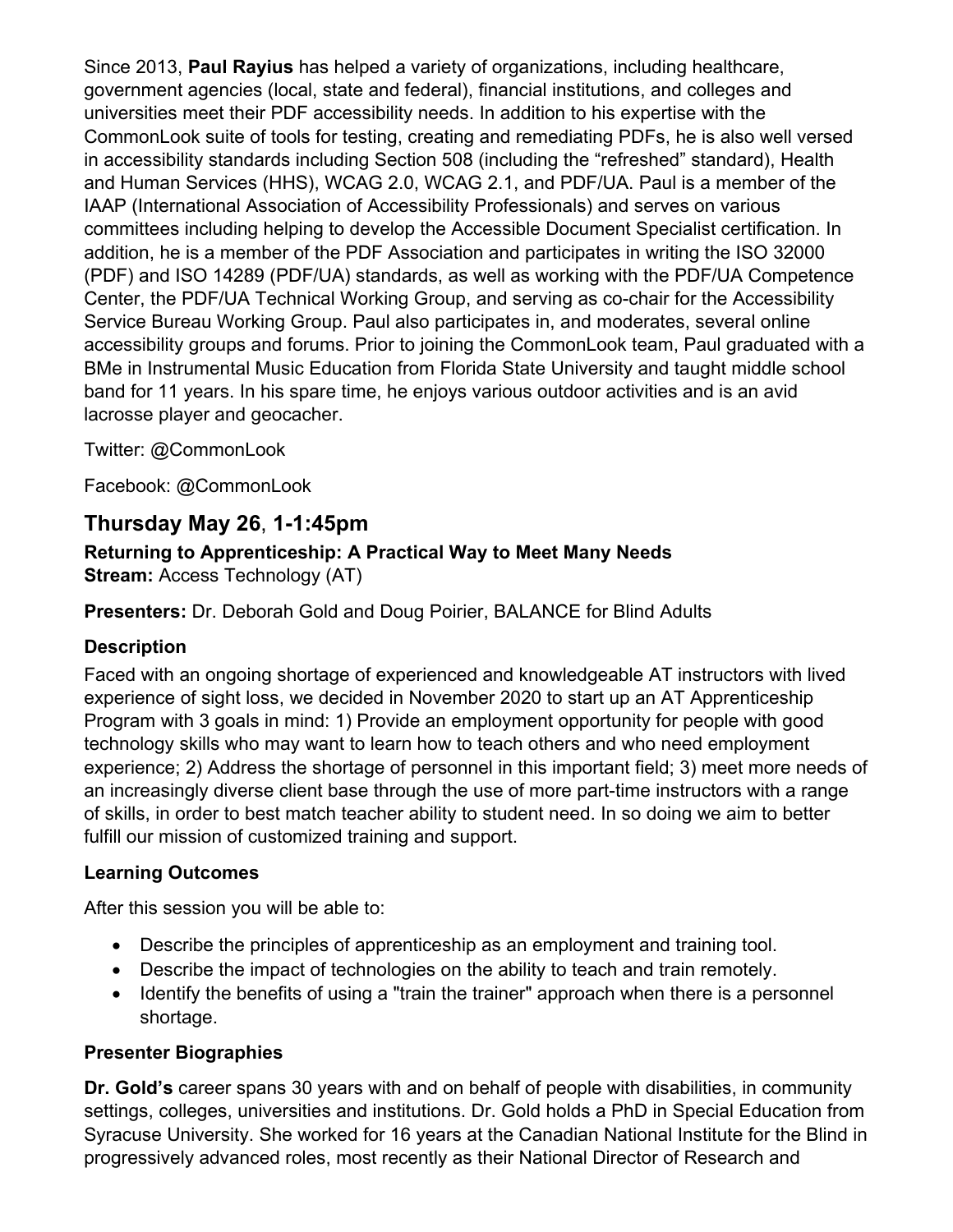Program Development. With a career commitment to equity, her publications span multiple fields including recreation and leisure, vision rehabilitation, occupational therapy and engineering. Dr. Gold has been at the helm of BALANCE for Blind Adults since 2016.

Website: https://www.youtube.com/channel/UCM-tRao9tWCE2-5c3TrRGEg/videos

Twitter: https://twitter.com/balancefba

LinkedIn: https://www.linkedin.com/in/deborahgold/

Facebook: https://www.facebook.com/balanceforblindadults/

Instagram: https://www.instagram.com/balanceforblindadults/

**Doug Poirier** has been working for BALANCE since 2001 and at the time I was hired as a contract worker to run a 6 week program to help their clients learn a new, state-of-the-art technology. This was the beginning of the adaptive technology program and 17 years later it's still going strong. I like to think that BALANCE is a leader in assistive technology training/instruction. BALANCE gives blind and visually impaired individuals a choice. We are equipped to meet the needs of a more diverse population and we always do our best to help everyone who comes our way.

### **Thursday May 26, 1-1:45pm**

#### **Accessibility is Everyone's Responsibility: A Sustainable Team-Based Approach** ASL

**Stream:** Accessibility Theory, Policy and Compliance (ATPC)

**Presenters:** Mary Huang and Christine Hogenkamp, Context Creative

#### **Description**

How can an organization gain and share accessibility knowledge in a practical, sustainable way? See how award-winning creative studio Context Creative built a multidisciplinary, collaborative in-house taskforce to stay on top of new information, troubleshoot day-to-day issues and support ongoing operations. This overview of how one team learned and evolved through trial, error and growth offers examples of real-world solutions and low-cost tools you can adapt for your organization.

#### **Learning Outcomes**

After this session you will be able to:

- Gain perspectives on managing in-house accessibility efforts to begin the process of creating or tailoring an appropriate team-based approach to meet their needs.
- Utilize Context Creative's experience as a case study for assessing their own situation/organization to identify resources, barriers and opportunities in building and sustaining a team-based approach.
- Practice thinking of accessibility as an evolving team effort with roles and tasks that may shift over time alongside the organization's changing resources and growing knowledge/understanding.

#### **Presenter Biographies**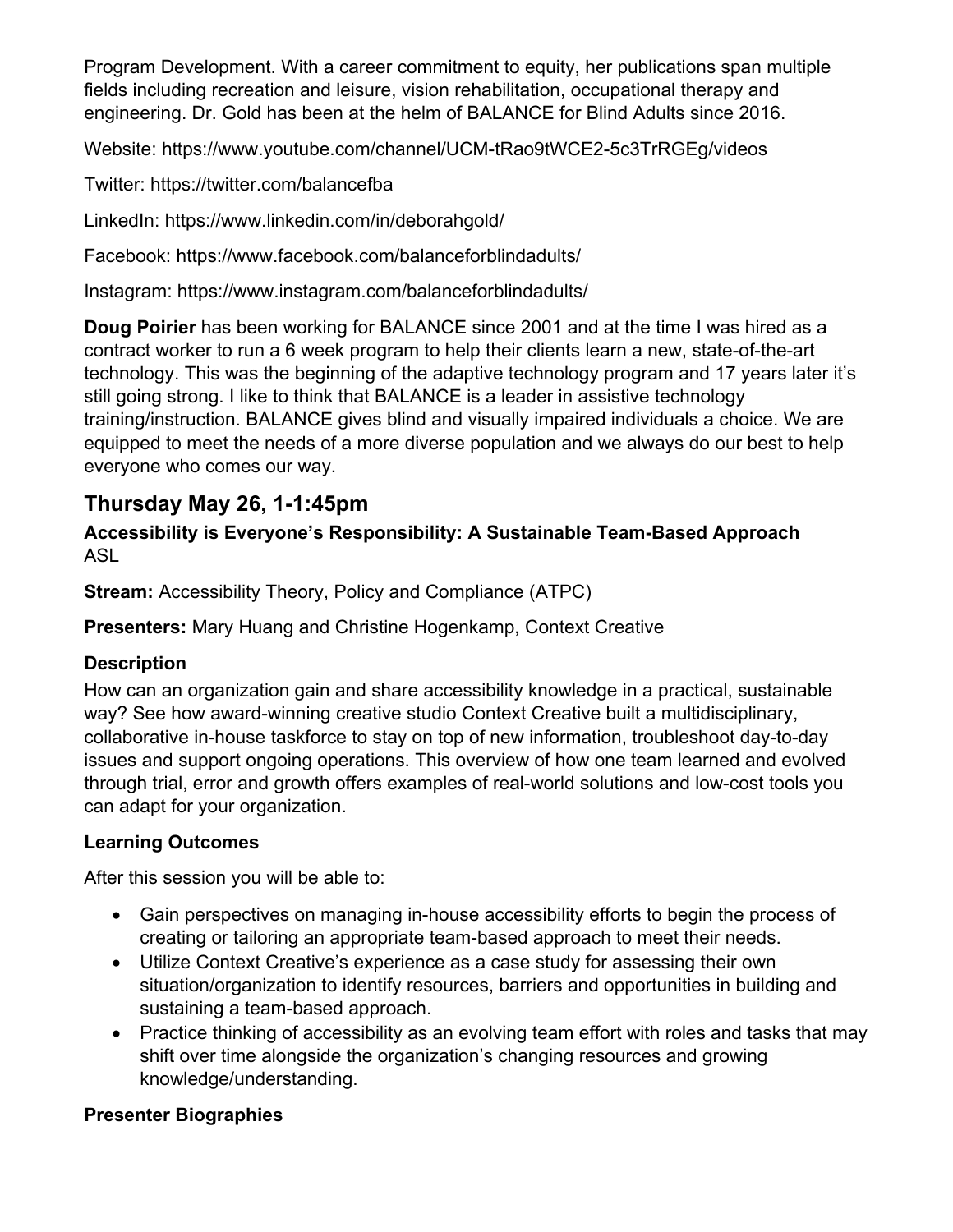As a senior account management professional at Context Creative, **Mary Huang** has overseen numerous communications initiatives for public sector clients, from healthcare reports to interactive financial literacy microsites, including projects that have been recognized as accessibility best practice case studies. She has also worked with the Registered Graphic Designers of Ontario (RGD) and the Ontario government to help develop accessibility print and digital communications guidelines. Mary established Context Creative's Accessibility Taskforce, an in-house team comprised of staff representing all studio disciplines who collaboratively learn and share best practices, and regularly provide guidance to internal and external stakeholders.

Website: https://contextcreative.com/

Twitter: https://twitter.com/contextcreative

LinkedIn: https://ca.linkedin.com/company/context-creative

Instagram: https://www.instagram.com/contextcreative/

**Christine Hogenkamp** is a front-end development wizard with specialties in cross-client compatible email development, web ads, and accessibility QA. She is also the Accessibility Taskforce Lead at Context Creative, coordinating a volunteer team of designers, developers, writers, animators and more in assessing issues, trends and disseminating learnings to all staff. Along with the Taskforce members, Christine actively creates and maintains documentation on best practices and processes, and spearheads many practical tests and troubleshooting experiments.

Website: https://contextcreative.com/

Twitter: https://twitter.com/contextcreative

LinkedIn: https://ca.linkedin.com/company/context-creative

Instagram: https://www.instagram.com/contextcreative/

## **Thursday May 26**, **1-1:45pm**

**Reception of Different Styles of Audio Description by Blind/Visually Impaired Kids Stream:** Conference Theme: Inclusion, Diversity, Equity and Accessibility (IDEA11y)

**Presenter:** Caroline Martin, Université de Montréal

### **Description**

Learn about the research project on the reception of different styles of audio description by blind and visually impaired children and adolescents.

This research project aims to collect qualitative and quantitive data on the level of comprehension, emotional impact and appreciation of television series accompanied by two different styles of audio description tracks, standard and creative.

### **Learning Outcomes**

After this session you will be able to:

• Identify the differences between the different styles of audio description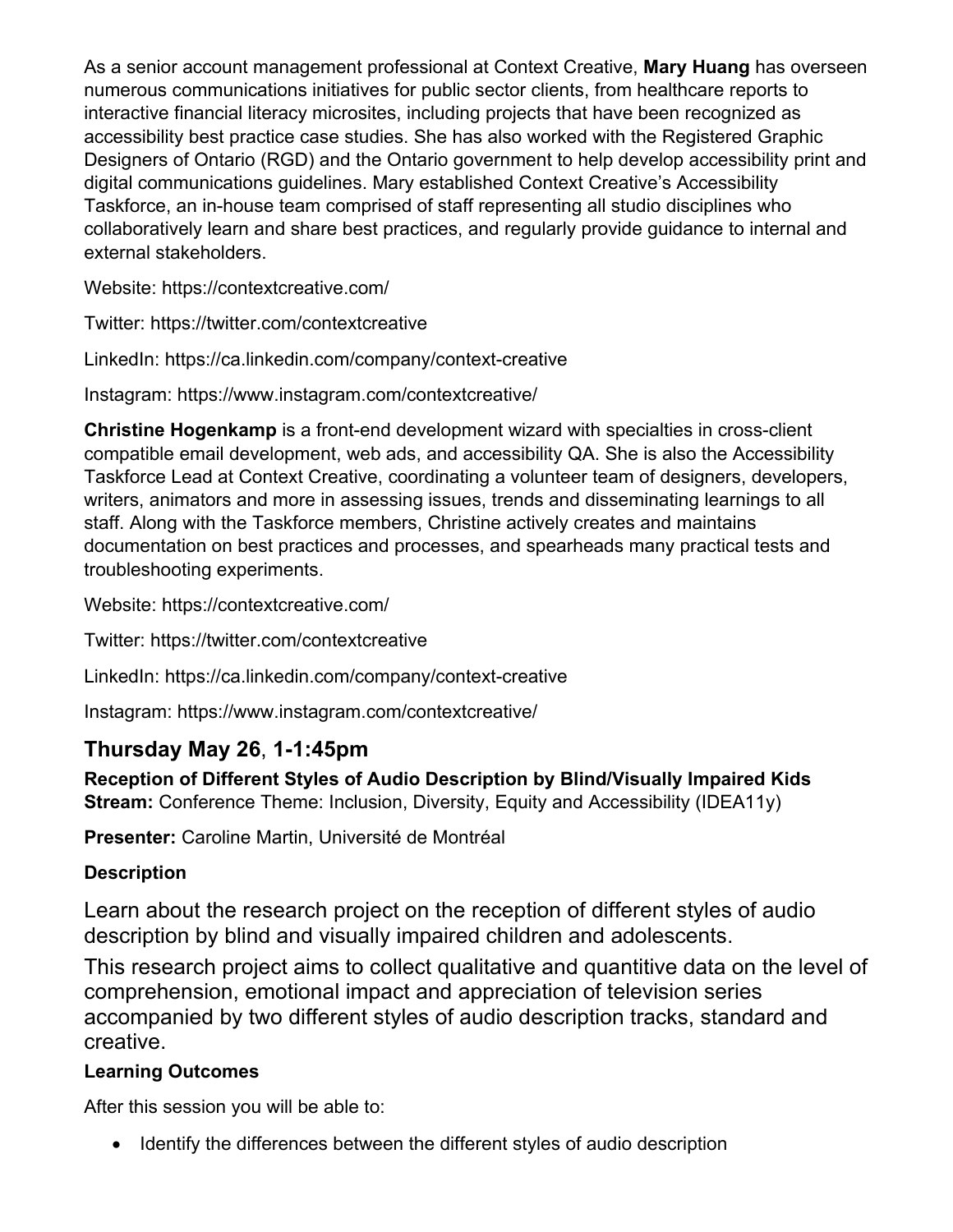- Understand the influence of audio description styles on the emotional impact and comprehension level of audiovisual content such as television series.
- Discover extracts of the different audio description created for the study and samples of the questionnaires.

#### **Presenter Biography**

**Caroline Martin** is passionate about art and education. She's been been teaching literature and film at various universities in Quebec for over 15 years. In 2019, she acted as an advisory board member for the Inclusive-Media course series at the Chang School of Continuing Education (Ryerson University). As a postdoctoral researcher at the Laboratoire CinéMédias at the Université de Montréal, she is currently conducting research on the reception of audio description among blind and visually impaired children and adolescents (FRQSC, 2020-2022) and I am involved in the development of an inclusive media training through a grant from the Broadcasting Accessibility Fund.

Website: http://carolinemartin-edu.ca

LinkedIn: https://www.linkedin.com/in/caroline-martin-phd-643205198/

Facebook: https://www.facebook.com/yvescaroline/

### **Thursday May 26**, **2-2:45pm**

#### **Testing Accessible PDF Documents: What Goes On Behind the Scenes** ASL

**Stream:** Document and Media Accessibility (DMA)

**Presenters:** Aimee Ubbink and Jen Goulden, Crawford Technologies

#### **Description**

Regardless of the document type and output format, a robust testing process is an essential component of document remediation. In this session we'll discuss the testing tools and processes required to create documents that are both accessible and usable. We will focus on the issues that can arise during QA and provide recommendations on how to address them

#### **Learning Outcomes**

After this session you will be able to:

- The importance of properly structured input files;
- The benefits and drawbacks of automated checkers;
- Considerations for personal and confidential information;
- The role of assistive technology in document accessibility testing

#### **Presenter Biographies**

**Aimée Ubbink**, EDP, PMP, CrawfordTech's Technical Accessibility Manager, specializing in the design and remediation of accessible documents. Since 1999, she has worked with software developers to design systems for automated production adhering to evolving standards, emerging technologies, and formats. Working closely with our research and testing teams she assists in building and launching new innovative solutions. Member of the PDF Association and sits on the PDF/UA Technical and Liaison Working Group. She is the W3C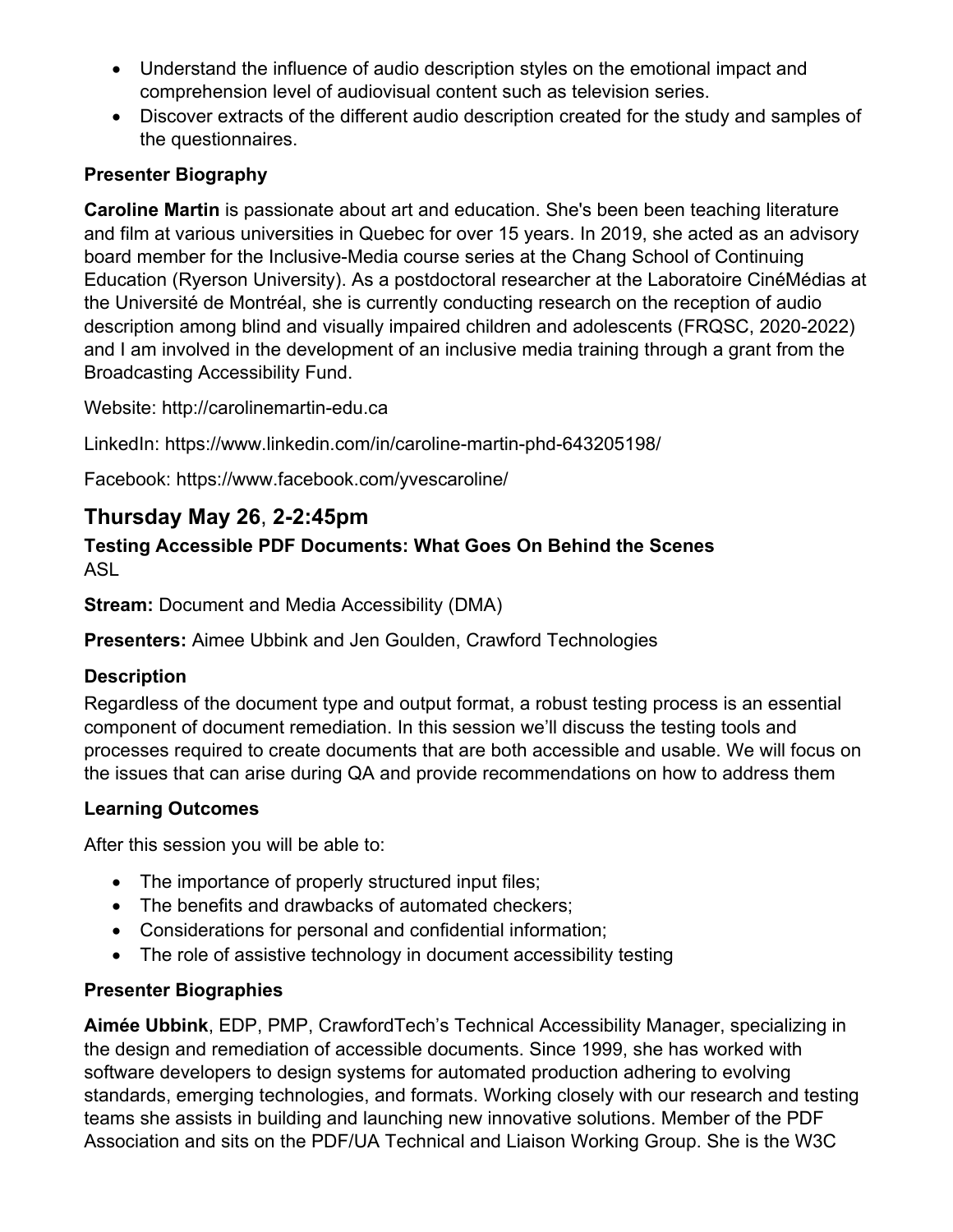Advisory Committee Representative for CrawfordTech, and member of the ePUB and WCAG working groups.

Twitter: https://twitter.com/CrawfordTechInc @CrawfordTechInc

LinkedIn: https://www.linkedin.com/company/crawford-technologies/

Facebook: https://www.facebook.com/CrawfordTechInc

**Jen Goulden**, EDP, UEB Technical, is an Accessibility Compliance Specialist with Crawford Technologies and has more than 15 years' experience in the field of document accessibility. She holds a Master's degree in linguistics from the University of Ottawa and speaks English, French and Spanish. She is a certified braille transcriber and a member of the ePUB and WCAG working groups. She is Past President of Braille Literacy Canada and Treasurer of the International Council on English Braille. She is CNIB's representative to the Braille Authority of North America (BANA) and in January of this year she became the BANA Chair.

### **Thursday May 26, 2-2:45pm**

Reclaiming the Narrative: Indigenous Perspectives on Accessibility and Disability **Stream:** Conference Theme: Inclusion, Diversity, Equity and Accessibility (IDEA11y)

**Presenters:** Victoria Herrera and Dina Moati, Sheridan College

#### **Description**

This presentation will:

- Examine individual assumptions, beliefs, and values about accessibility and disability.
- Identify colonial narratives of disability and possible impacts on self and relation to others.
- Discuss Indigenous perspectives of accessibility.
- Reflect on Indigenous ways of knowing and doing in relation to our own worldviews, cultural beliefs, and practices.

#### **Learning Outcomes**

After this session you will be able to:

- Examine individual assumptions, beliefs, and values about accessibility and disability.
- Identify colonial narratives of disability and possible impacts on self and relation to others.
- Discuss Indigenous perspectives of accessibility.
- Reflect on Indigenous ways of knowing and doing in relation to our own worldviews, cultural beliefs, and practices.

#### **Presenter Biographies**

Committed to social justice and the radical belonging of all peoples, **Victoria Herrera** spends much of her time dreaming collective freedom dreams. She is passionate about decolonizing and indigenizing all the things! She has worked extensively with urban Indigenous communities across Ontario in the areas of education, employment, health, and social services.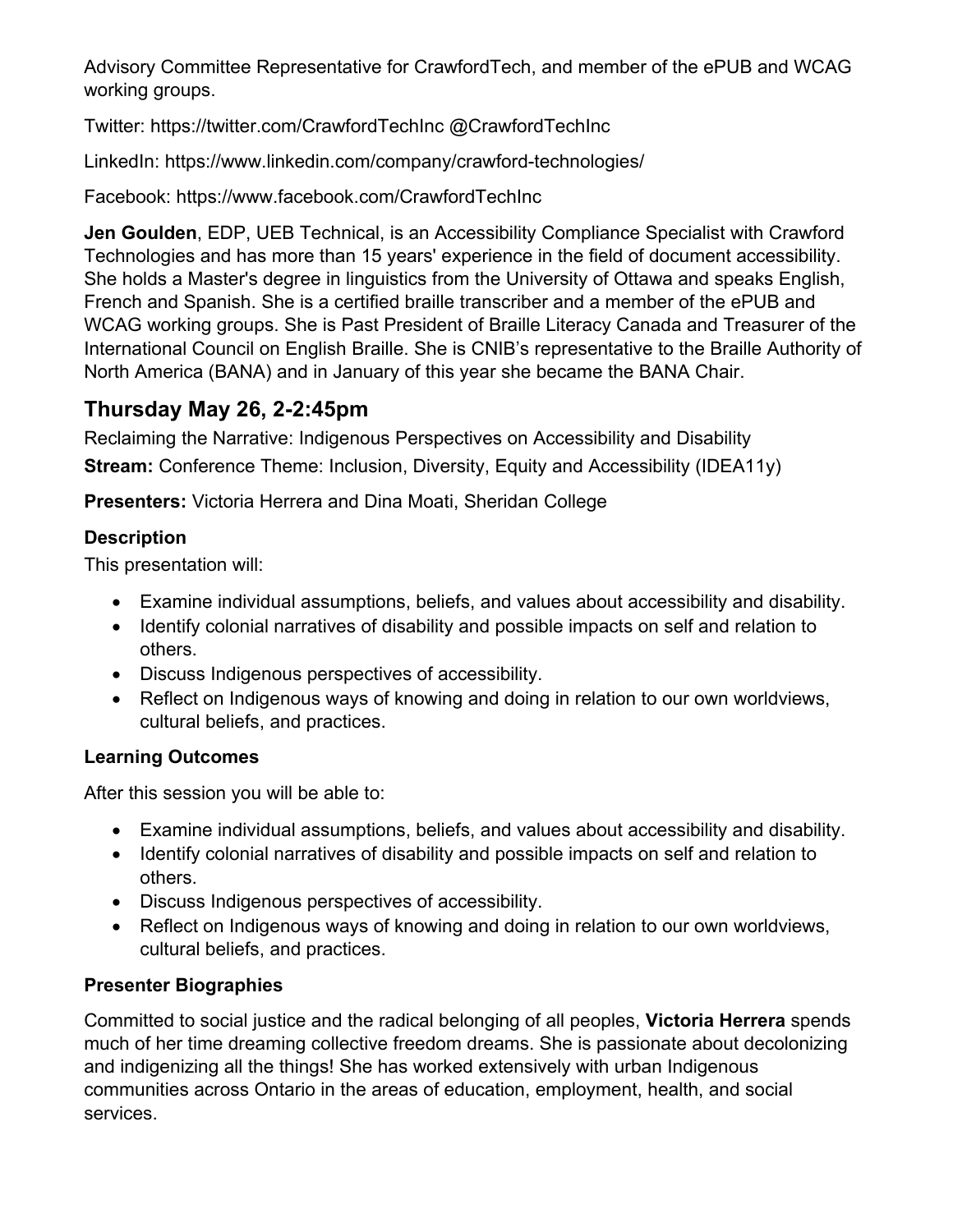Victoria holds a M. Ed. in Adult Education and Community Development and an Honors Bachelor of Arts in Indigenous Studies and Islamic Studies from the University of Toronto.

**Dina Moati** is a professor at Sheridan College. Her experience in the field of education spans K-12, vocational, and post-secondary and is situated in Canadian and international settings. Her approach embraces an intentional holistic lens in cultivating inclusive human-centred environments that are grounded in the core values of equity, autonomy, authenticity, and critical reflection.

Dina holds an M.Ed. in Curriculum and Instruction, is a certified "Learning Disability Specialist" (Assistive Technologist and Learning Strategist), Adult Education Facilitator, and is currently working towards her PhD in Educational Sustainability with a focus on equity and social justice.

### **Thursday May 26**, **2-2:45pm**

## **Impact on Daily Living and Perceived Ease of Use for Assistive Technologies Used in the Sight Loss Community**

**Stream: Assistive Technology (AT)** 

**Presenter:** Michaela Knot, Specialist accessibility, CNIB

#### **Description**

Many technologies have been developed to improve participation and accessibility for blind and partially sighted persons; however, the relative impact—positive or negative—of these technologies in the context of user competency, age and other demographic variables, had not previously been assessed.

This session will present the research sought to understand the technology use patterns of blind and partially sighted persons in Canada, and to corelate use patterns with competency and attitudes toward technology within this population.

#### **Learning Outcomes**

After this session, you will be able to:

- Understand the technology use patterns of clients who are deafblind, blind and partially sighted
- Understand the differing levels of technological classifications relevant for those who are blind, deafblind and partially sighted and impact in daily living
- Describe the correlation of patterns of technology use with self-perceived digital competencies as part of digital literacy skills

### **Thursday May 26, 3-4pm**

# **Closing Plenary Session: IDEA11y: Inclusion, Diversity, Equity & Accessibility**

ASL and Live Human Captioning

**Stream:** Inclusion, Diversity, Equity and Accessibility (IDEA)

**Presenter:** Sarah Jama